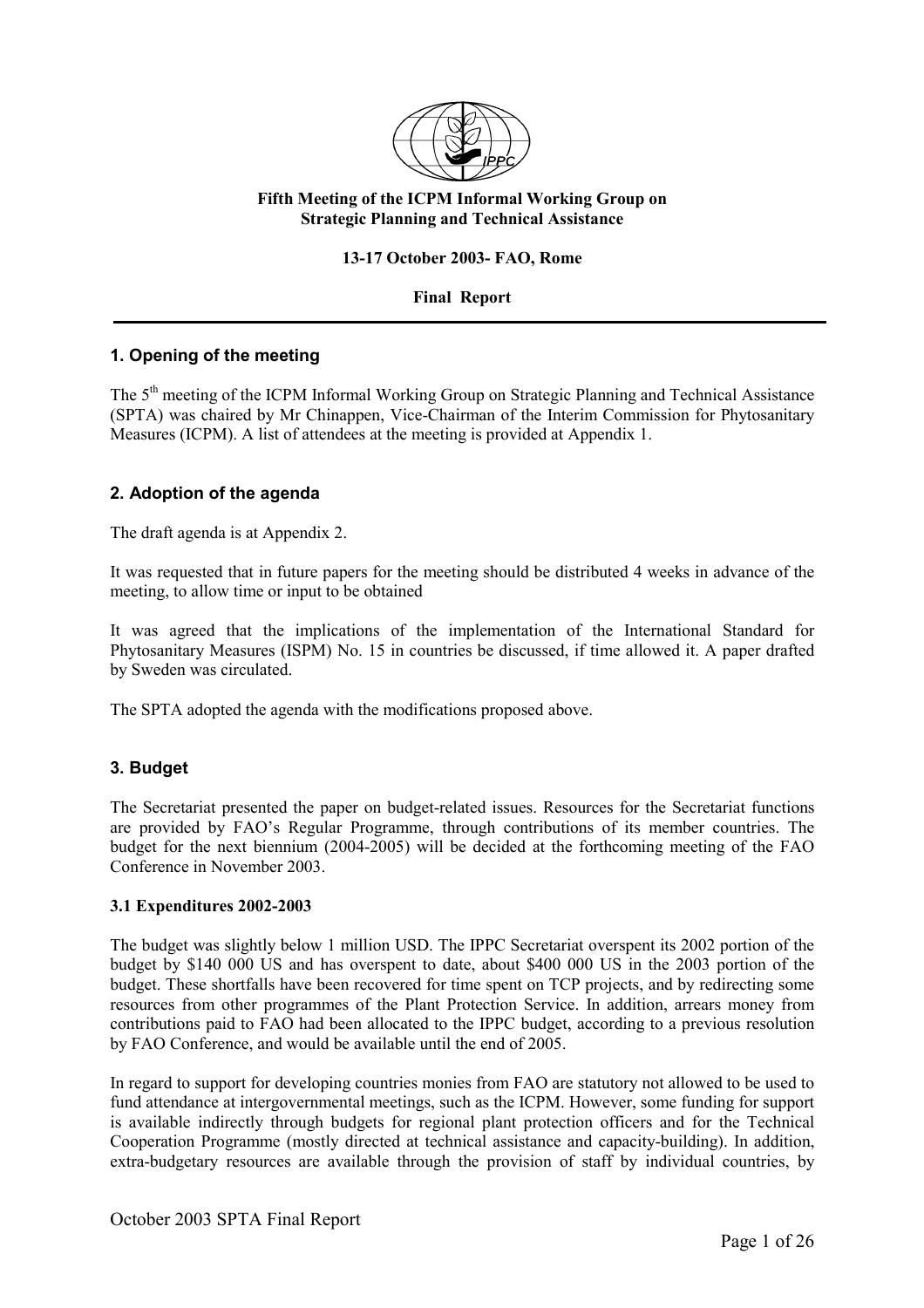targeted financial contributions for defined tasks (e.g. specific meetings) and contributions to support developing country attendance at ICPM activities.

### **3.2 Budget for 2004-2005**

### **Normal budget**

During the past years, ICPM recognized that member countries should promote the importance of IPPC activities, and on the need to increase the budget. Consequently, the Programme Committee, the Finance Committee and the Council all strongly supported an increase in funding for the IPPC.

The final decision for the 2004-2005 budget will be taken by the Conference in November, 2003. The Conference will choose between three budget proposals: a zero real growth (i.e. with a correction to compensate for inflation and currency fluctuations), a real growth (budget increase beyond inflation) and zero nominal growth (which would not compensate for inflation and currency fluctuations and result in a budget decrease, this third budget is being prepared and its content is not yet known).

The Business Plan indicated that the IPPC budget should increase, for the 2004-2005 biennium, from approximately \$1 to \$2 million US per annum. If a zero real growth budget was endorsed by FAO Conference, the direct budget from FAO and the arrears contribution available to the IPPC Secretariat will allow the realization of the business plan, as planned for this 2 year period. By contrast, if the zero nominal growth budget is adopted, the FAO budget will decrease significantly and there are uncertainties as to what would happen to the IPPC budget under this scenario. It is possible that the budget allocated to IPPC could insufficient to cover the Business Plan activities and priorities would need to be decided.

### **Consideration of detailed budget**

The SPTA expressed its satisfaction that, if the zero real growth budget were adopted, sufficient funds would be available to meet the financial requirements of the Business plan. However, it also noted that, \$3 000 000 US would come from the regular programme and \$1 000 000 US from the arrears, which would only be available to the end of 2005, which would make it impossible to make longer term commitments with regards to additional staff.

The SPTA noted the budget details presented by the Secretariat. The SPTA agreed that it would be appropriate to show the expenditure on regional workshops on draft standards meetings and technical support to capacity building projects against Strategic Direction 4.

The SPTA noted the uncertainty in the budget situation for 2004- 2005. It agreed to the relative level of expenditure against the different Directions in the Budget presented. A revised detailed budget will be developed after FAO Conference, by the Secretariat, in consultation with the Bureau and submitted to the next session of the ICPM for information. If a lower level of funding was provided, then priority should be given to Strategic Direction 1 (Standards) and Strategic Direction 2 (Information Exchange).

#### **Extra-budgetary resources**

The trust fund decided at ICPM-5 is being established by FAO. It is proposed that the letter inviting contracting parties to contribute to this trust fund be sent out after the FAO Conference had made a final decision on the FAO budget, and the sums allocated to the IPPC are known.

The SPTA agreed that the highest priority for expenditure from the Trust Fund should be for attendance at ICPM and at regional workshops on draft ISPMs. The SPTA recommended that the first \$500,000 US funds received should go to these activities with additional funds allocated to the Phytosanitary Capacity Evaluation (PCE) and Information Exchange, with the requirement that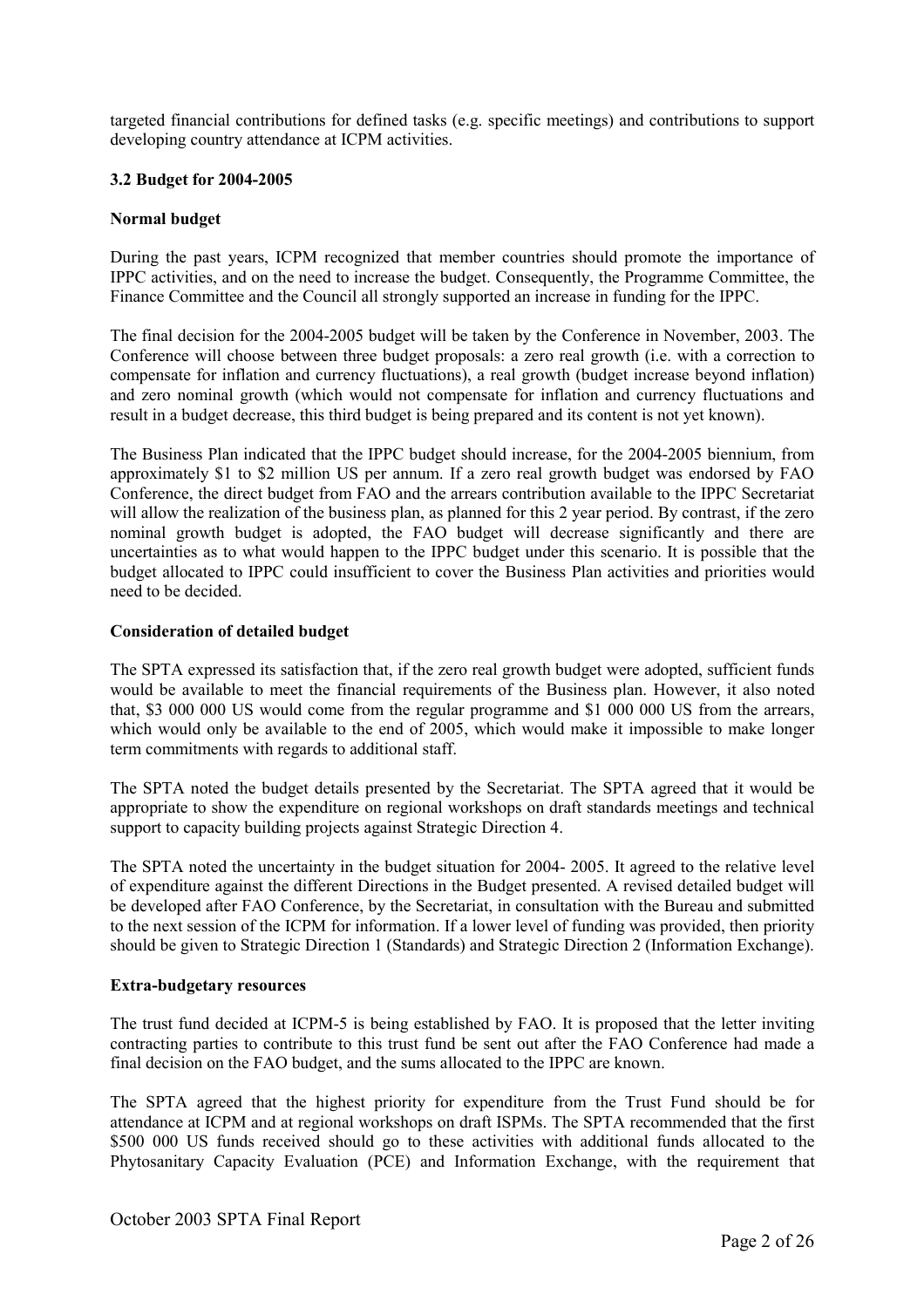funding for PCE, Information exchange and general operating expenses would not exceed 30% of the total.

The SPTA noted that some extra-budgetary resources were likely to be available in 2004 to support developing country participation in IPPC activities. In addition ongoing support for a position of Associate Professional Officer, other ad-hoc contributions were likely to be available.

### **3.3 Next biennium (2006-2007) and long term**

The SPTA noted that there was still a need for countries to continue to seek support through their Governments (Permanent Representatives), for IPPC activities emphasising that they were very important and that an increased budget should be maintained.

The SPTA recognized that there was a need to consider longer term funding strategies as the availability of arrears money was a one-time occurrence and the increase of IPPC budget in the general FAO budget for the 2004-2005 biennium (if delivered) could not be guaranteed to be maintained. In addition if the demand for standard setting and technical assistance was to be addressed a substantial increase in funding over the longer term was needed.

The current increase of budget for 2004-2005 would allow for additional posts to be filled in the IPPC Secretariat, but if the budget increase was not maintained for the 2006-2007 biennium, these positions could not be maintained past the end of 2005.

The SPTA agreed that long-term funding options should be analysed, taking into account the need for regular funding to maintain activities and staff and the fact that the IPPC budget is critically dependent on the overall priorities of FAO members.

The SPTA recommends to the ICPM that a focus group be created with the following tasks : consideration and revision of the strategic plan and business plan and consideration of long term funding arrangements. The outcome of this group would be submitted to ICPM-7 in 2005 through the next session of the SPTA.

# **4. Focus group on standards – discussion of proposals**

The SPTA discussed the report of the Focus Group (FG) and the draft recommendations made by the 15th Technical Consultation (TC) of Regional Plant Protection Organizations (RPPOs).

The SPTA recalled that the Focus Group had identified 4 steps in the standard setting process. ICPM 5 had agreed that the guidelines on the development and revision of standards would be developed, and a fifth step (Review of standards) could have been added to the procedure.

A summary of the SPTA recommendation on the recommendations of the Focus Group is attached at (Appendix 3). More detailed comments and recommendations from the SPTA on some of the Focus Group recommendations are given below. The relevant Focus Group recommendations are indicated where relevant.

### **4.1. Improvements to the existing system**

#### **Guidelines for Standards Committee and Expert Working Group members (FG 3.10, FG 3.12)**

The SPTA endorsed the recommendations from the Focus Group that guidelines should be developed for Standards Committee and Expert Working Group members. The SPTA recommended that these guidelines be endorsed by ICPM.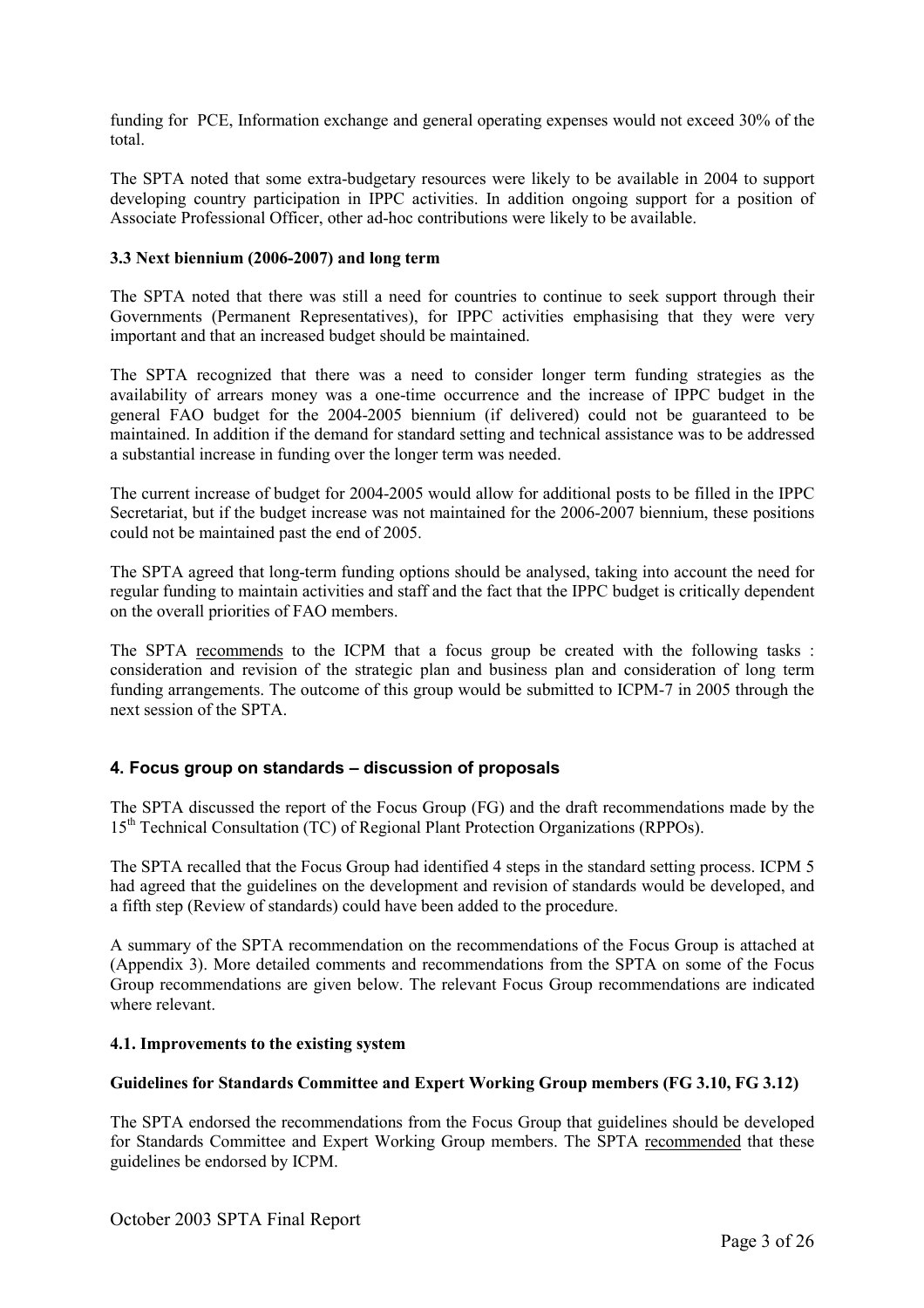# **Transparency (FG 3.3, FG 3.7)**

The SPTA supported the use of a standard template for entering comments (matrix) for the submission of country comments.

The SPTA recommended that there should be better access to comments made by other countries, and that all country comments should be published on the IPP. The Coordinator noted that comments could be posted on the IPP in the format they are received (hopefully as a matrix) or as the version that is compiled by the Secretariat for presentation to the Standards Committee (SC).

The SPTA recognized the resource implications and constraints of reporting on comments and how they are considered in the SC, but thought that more detailed reporting was necessary. The SC, in its reporting, should prepare a generic summary of reactions to classes of comments made in country comments. The SPTA endorsed the suggestion by the Focus Group that regional representatives in the SC could act as rapporteurs for countries in their regions (this would be part of the guidelines for SC members, to be developed)

### **Technical Panels (FG 3.2)**

The SPTA agreed with the principle of having Technical Panels, but their roles should be clearly established, and the difference with EWG should also be made clearer. A similar conclusion was reached by the 15<sup>th</sup> TC of RPPOs.

#### **Reduction of the consultation period to 90 days (FG 3.11)**

The SPTA recognized the concerns of some delegates with the shortening of the consultation period (time for the standards to reach the person concerned, time to get the comments for complex standards etc.). However, it agreed that the shortening of the consultation period to 90 days could be tried out and after some experience should be analysed. It was noted that the Secretariat could not refuse to submit late comments to the SC.

The SPTA also recommended that the distribution of the draft standards should be improved, and that countries should be informed when draft standards for consultation are put on the Web. It was suggested that an email group be formed to do this.

The SC should develop criteria to be used in determining that a second round of consultation is needed for a given standard.

#### **Language**

The FG had identified a problem of language in the drafting process (i.e. discussions taking place in English only) but had not made recommendations on it. The SPTA noted that other languages could be used in the drafting process, and the draft could be prepared in other languages. In some cases, it may be possible to use the language skill of the experts in the working group to assist.

It was noted that the Secretariat were considering forming a small specialized group for each language that would be the final authority on this language. These groups could also intervene after ICPM, if necessary, to assist in resolving problems with translations.

#### **Editorial comments (FG 3.3)**

The SPTA recommended that comments made at the ICPM should be of substantive nature and not of editorial nature. This was also recommended by the  $15<sup>th</sup> TC$  of RPPOs.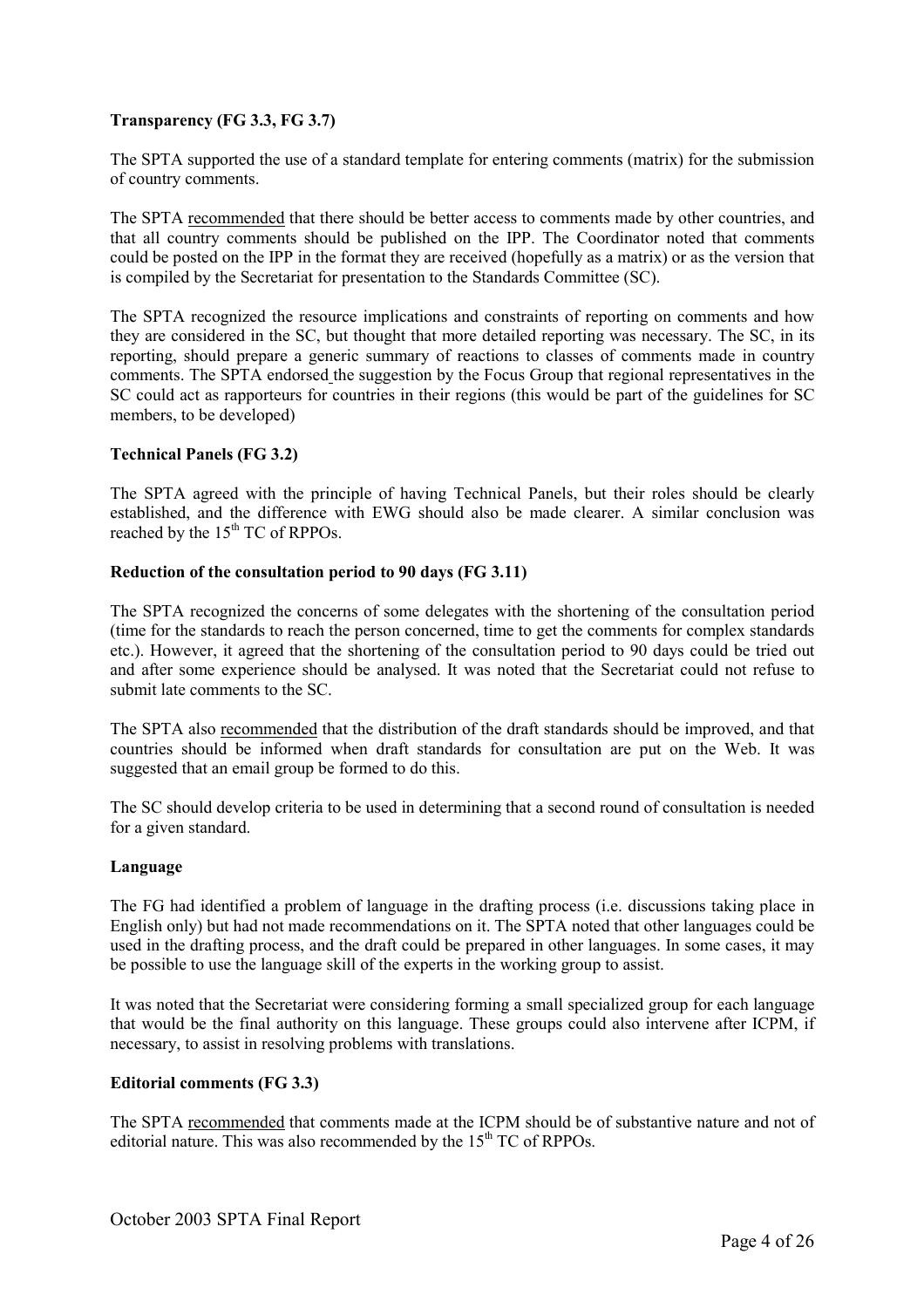The proposal that the Secretariat should be authorized to incorporate editorial changes was discussed. The SPTA preferred that no changes would be made after the ICPM (i.e. that the ICPM would approve the very final version of the text) but recognized that minor corrections might need to be made by the Secretariat.

### **Regional technical assistance/consultation (FG 3.4)**

The SPTA agreed that the regional technical consultations on draft ISPMs are a very valuable tool to enhance the participation of developing countries in the standard setting process of the ICPM. In order to clearly separate the from Technical Consultation among Regional Plant Protection Organizations and to highlight their workshop-like character the SPTA recommended that they should be called in the future "Regional Workshops on Draft ISPMs". The SPTA also recommended that RPPOs should play a role, as appropriate, in these regional workshops within their region.

### **Adoption process**

The SPTA recommended that in cases where there where no substantial comments received on a draft standard, and therefore no substantial changes made to the draft by the Standards Committee, the Chair of the ICPM should propose that these standards be adopted without discussion. However, the SPTA acknowledged that if issues were raised at the plenary then these would be discussed. The SPTA also recommended that the chairperson of the ICPM should use this tool at his discretion and that criteria for its use should be developed.

### **4.2 Fast-track system**

The SPTA discussed the fast track system proposed by the FG. Although the SPTA could understand the advantages of the proposed out of session adoption system there was concern about the legal status and the practical application of such a system.

The SPTA agreed that the use of Technical Panels and a "no-discussion" adoption system may allow ICPM to trial most of the features of the proposed fast track system without the need for the out of session adoption process.

A "no-discussion" adoption system would mean that fast track standards that had not received any objections in the consultation phase would be placed on the agenda and the Chair would suggest that all standards on the no-discussion list be adopted as a block. However, if any parties at the ICPM objected to any of the standards then ICPM would need to decide if they should be discussed further in the current session of the ICPM or referred back to the Secretariat and Standards Committee for further work. SPTA noted that standards being developed under this process were likely to be highly technical and it is possible that the ICPM plenary may not have sufficient expertise to deal with technical comments.

A revised fast track system was agreed by SPTA for recommendation to the ICPM. This consists of the following steps:

- 1. ICPM specifies subject areas for the fast track procedure (such as diagnostic, seed pathology, specific pest free areas, organism or commodity specific standards or treatments).
- 2. Technical Panels are formed on the specific subject areas endorsed by the ICPM according to the rules endorsed for forming expert working groups.
- 3. SC sets specifications that provide general guidance on the technical standards required (e.g. format, type of information required, method of dealing with uncertainties etc).
- 4. Technical Panels work to the specifications set by SC
- 5. Technical Panel submits specific draft standards, via the Secretariat, to the SC at any time.
- 6. As far as possible SC clears these (check that they are in the correct format and that they meet the specifications) by email.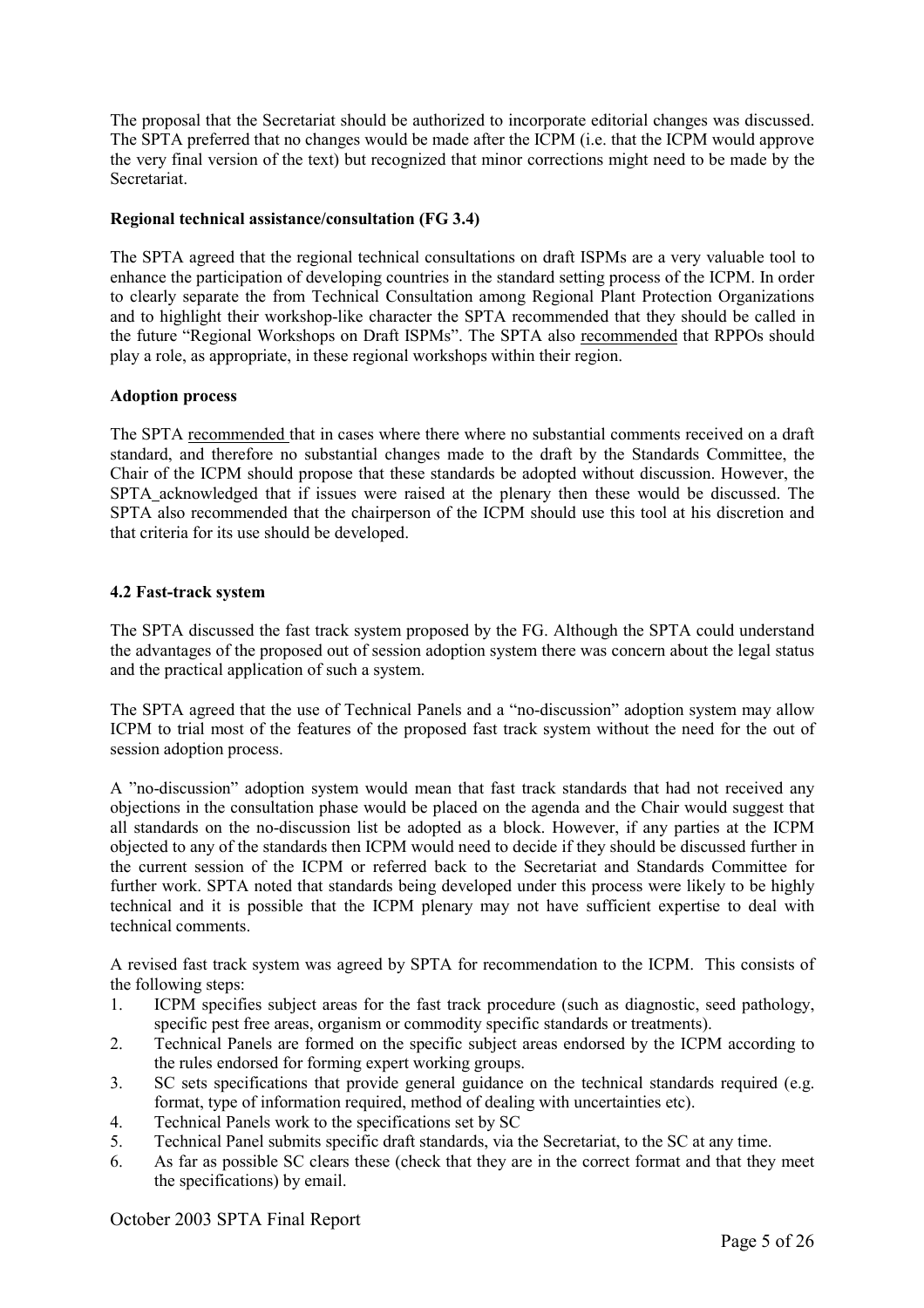- 7. The Secretariat sends draft standards that have been cleared by the SC to all ICPM Members in appropriate official FAO languages
- 8. If no formal objections are received after 90 days then the standard is included on the agenda for the next ICPM plenary session for adoption without discussion.
	- If objections to adoption are raised at ICPM then ICPM would need to decide to either try and resolve them in the current ICPM session or refer them back to the Secretariat and Standards Committee for further work.
- 9. If one or more formal objections are received during the 90 day consultation period, the Secretariat tries to resolve the issue(s) with the country(ies) concerned, and if these issues are resolved, submits the standard to the ICPM for adoption without discussion.
- 10. If the issues cannot be resolved, the Secretariat requests the SC examine the comments and modify the standard if needed in consultation with the relevant Technical Panel.
- 11. The revised standard is placed on the agenda for the next ICPM meeting for discussion and adoption in the normal manner.

A formal objection would be a technically supported objection to the adoption of the draft standard in its current form, sent through the official contact point (IPPC contact point or, if not available, FAO contact point). The Secretariat would not make any judgement about the validity of the objection – an objection with some technical discussion of the issue would be accepted.

It was noted that the proposed system would allow contracting parties to trial a different form of adoption for standards. The SPTA recommended that after a trial period of up to 3 years that ICPM should consider if an out-of-session adoption procedure would be practical.

The SPTA noted that the advantages of the suggested approach are that the SC work load will not increase as much as with the normal process, that it builds experience that will allow a better assessment of the practicalities of an "out of session" adoption process and that it allows standard drafting processes to continue out of phase with face to face meetings of the Standards Committee.

# **5. Strategic plan**

The strategic plan was considered in detail. The SPTA recommended that the Plan be redrafted next year as part of a general review of the work programme, the Business Plan and the Strategic Plan (see section on Business Plan). It was suggested that the revised plan be formatted in a way that clearly identified outcomes, goals and outputs. A section of the Plan should allow for reporting on achievements. In future reports to the ICPM should be provided according to the Strategic Plan.

A revised plan incorporating minor updates/edits suggested by SPTA is shown at Appendix 4.

# **6. Role of the RPPOs**

The SPTA discussed the role that the RPPOs could play particularly in regard to the implementation of ISPMs. It recommended that RPPOs play a significant role as appropriate in workshops on draft ISPMs in their regions.

The SPTA recommended that during 2004, a small group of 6-7 should be convened, of which 2 would be appointed representatives of the TC of RPPOs and the rest individuals from ICPM members. This group would analyse the possible roles and functions of the RPPOs with regard to the Convention and consider which of strategic goals and directions RPPOs could support. There would need to be an analysis of the current functions and capacities of RPPOs to be provided as an input to the group. The report of this group would be sent to the 16<sup>th</sup> TC of RPPOs (October 2004) and would be submitted for discussion at the ICPM, after being seen by the SPTA. The RPPOs would be responsible for choosing their representatives.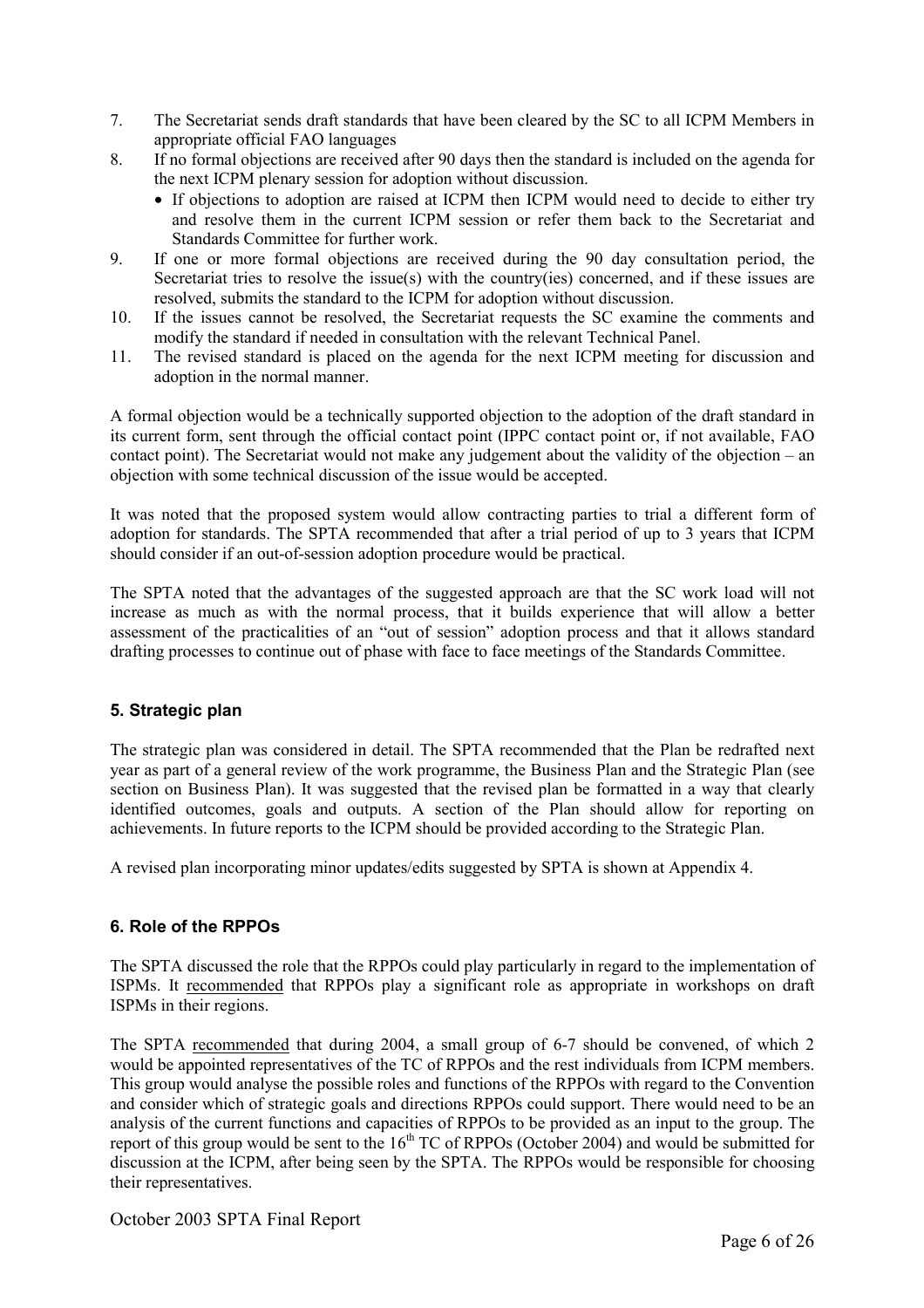# **7. Business plan**

The SPTA considered minor updates and edits to the Business Plan. Given the uncertainty about the Budget for 04/05 it was considered premature to comprehensively review the document.

The SPTA recommended that:

- 1. A Focus Group meet in the middle of next year to undertake a review of IPPC activities and to update the Strategic Plan and the Business Plan on the basis of this review and the budget situation.
- 2. As soon as the budget situation for 04/05 is known, the Secretariat, in consultation with the Bureau, prepare a draft work programme for 04/05 showing proposed expenditure. This would be circulated to the SPTA for comment and the final draft submitted to ICPM6 for information.
- 3. The updated appendix in the Business Plan showing the involvement of developing countries in IPPC activities be formatted as an information document for use by the ICPM.

### **8. Work programme**

#### **8.1 Topics and priorities for standards**

The SPTA noted that the following standards were under development and that some of them may require Expert Working Groups in 2004. The Secretariat would report on progress on these standards at the next ICPM: Supplement on PRA for living modified organisms; PRA for regulated nonquarantine pests; guidelines for an import regulatory system; Efficacy of measures; Glossary of phytosanitary terms; Surveillance for citrus canker; revision of ISPMs No. 1, 2 and 3; Low pest prevalence; Inspection methodology; Guidelines for equivalence; Guidelines for consignments in transit; Guidelines on formatting of specific diagnostic protocols for regulated pests; Use of integrated measures in a systems approach for pest risk management of citrus fruit for citrus canker

The SPTA recommended that the ICPM draw from the following list when determining priorities for standard development. This list is not in any priority order.

Numbers between brackets refer to the original number on the list appended to document No. ICPM 03/14.

#### **Concept standards**

- Alternative strategies to methyl bromide [39]
- Classification of commodities by level of processing and intended use and phytosanitary risk [submission from 2003 Regional Technical Consultation]
- Electronic certification [4]
- Import of plant breeding material [30]
- Post-entry quarantine facilities [32; 2003 Regional Technical Consultation]
- Research protocols for phytosanitary measures [9]
- Sampling  $[14-15]$
- Entry of consumption / low risk commodities [49]
- Risk analysis for low mobility pests on products for consumption [50]

#### **Reference standards**

From strategic direction 1.2.1

• Guidelines for the formatting/drafting of commodity ISPMs [42]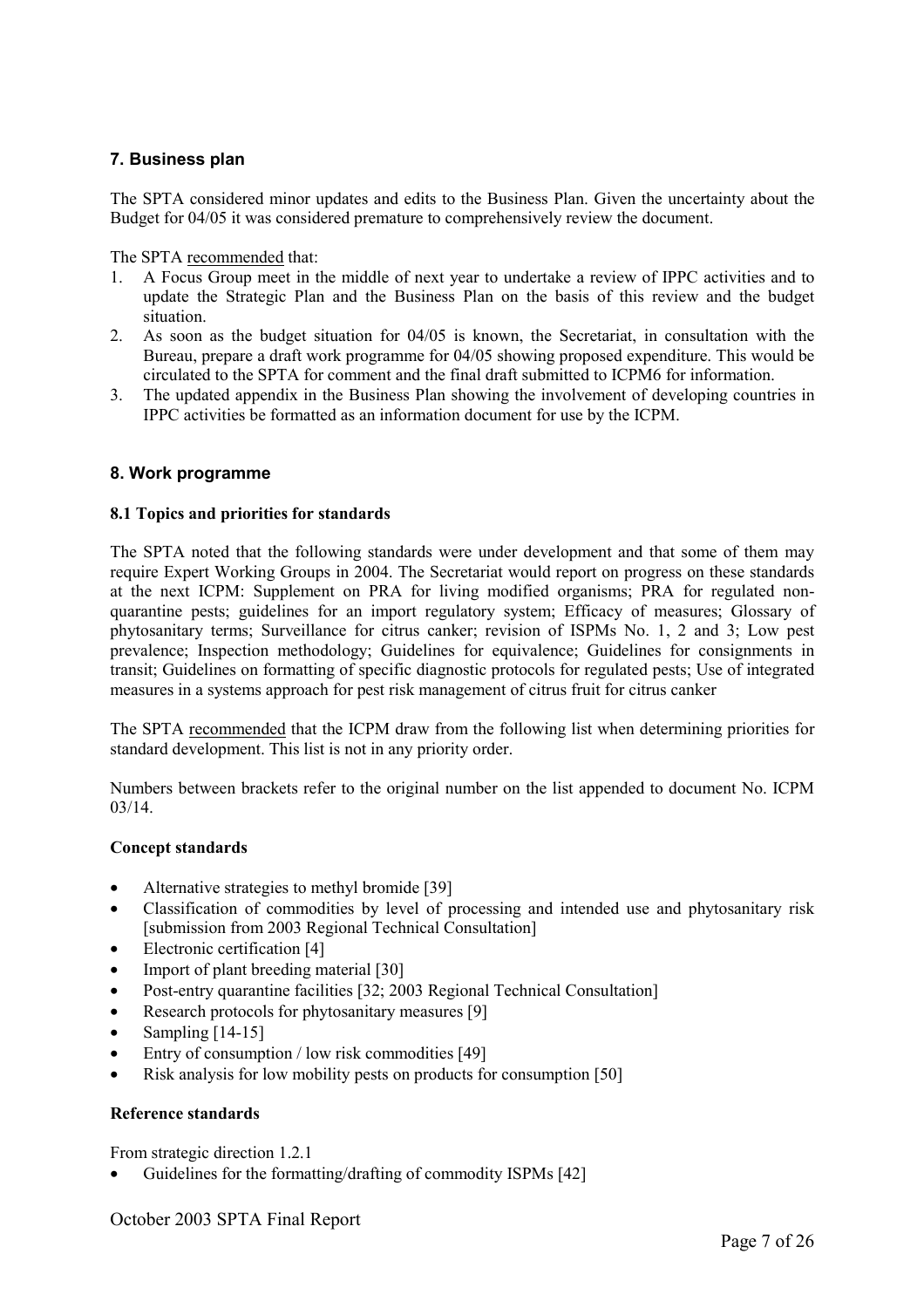Guidelines for the formatting/drafting of pest specific ISPMs [42]

# **Commodity specific standards**

- Export certification for potatoes [60]
- Possible Fast Track
	- o Debarking of wood [68]

### **Groups of pest specific standards to be considered by Technical Panels**

- Seed testing procedures (or accept ISTA protocols) [63]
- Diagnostic protocols (one or several Technical Panels) (possibly fast track) based on available EPPO and other diagnostic protocols, including for:
	- o *Aleurocanthus spiniferus* [72]
	- o *Aleurocanthus woglumi* [73]
	- o *Bursaphelenchus xylophilus* [83]
	- o *Cacoecimorpha pronubana* [84]
	- o *Ceratocystis fagacearum* [85]
	- o *Frankliniella occidentalis* [97]
	- o *Fusarium oxysporum f.sp. albedinis* [105]
	- o *Guignardia citricarpa* [110]
	- o *Helicoverpa armigera* [112]
	- o *Nacobbus aberrans* [120]
	- o *Thrips palmi* [132]
	- o *Trogoderma granarium* [137]
- Fruit flies (fast track decided on a case by case basis):
	- o Determination of a fruit fly situation in an area based on trapping [98]
	- o Fruit flies, phytosanitary requirements to establish pest free areas [99]
	- o Mitigation treatment against Mediterranean fruit fly (*Ceratitis capitata)* [100]
	- o Fruit fly management, a systems approach [101]
	- o Guidelines for the establishment, maintenance and verification of fruit fly free areas [102]
	- o Requirements for the establishment of an area of low fruit fly prevalence [103]
	- o Requirements for the establishment of production sites temporarily free of fruit flies [104]
- Treatments (some fast track decided on a case by case basis):
	- o Approved treatment manual [40]
	- o Treatment procedural manual [41]

#### **8.2 Work programme 2004/2005**

The SPTA noted that the work program for 2004/05 would be similar to 2003 although the specific topics would vary. The Secretariat in consultation with the Bureau will consider the financial outcome of the Conference and will redraft a detailed budget and work programme accordingly

# **8.3 Working group on liaison with research and teaching organizations**

The SPTA recognized the importance of liaison with research and teaching organizations, with the aims of: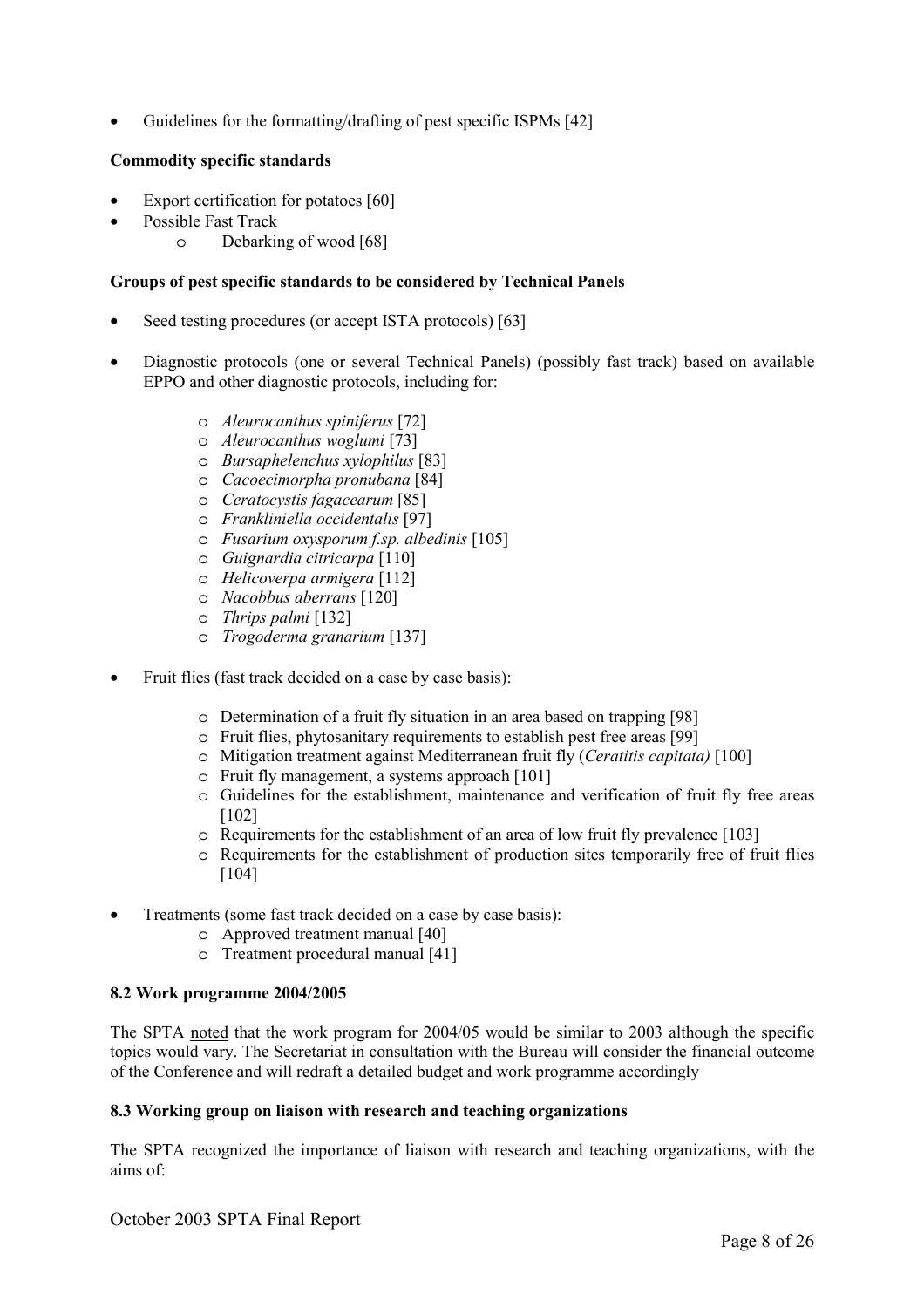- review the state of plant protection in the world,
- having better information on the state of research on different aspects,
- having information on what is being done and avoid duplication of work.

However, it noted that this was a huge area of work, which was broadly subdivided into three components:

- research
- education
- standard setting activities (identify existing standards and develop policies for their use)

Given the magnitude of the task it may be better as a first step, any activities should target specific areas, such as:

- Research on nematode identification, fruit fly identification
- Training on pest risk analysis

The SPTA noted that ICPM-5 had defined the tasks for the Informal Working Group, and recommended that it should consider:

- 1. the development of an information package
- 2. other ways of increasing liaison and how can other organizations be involved in the work of the IPPC
- 3. Identification of specific target areas for initial work
- 4. The 4 subject areas on standard setting (from point 4.2.1 of the report of the Focus Group on Standard Setting, 2003) and advise the SPTA of their relevance:
	- The need to provide specific recognition in standards of collaborators
	- Legal issues related to the use of other standards recognition/copyright/ownership (the SPTA noted that this item should be submitted to a legal review)
	- Any potential contractual arrangements with experts
	- The possibility of ICPM recognising other standards directly

#### **8.4 Working group on technical assistance**

The SPTA noted that the ICPM had requested that an informal group on technical assistance be convened subject to the availability of resources. It considered a proposal that this group be established as a formal (subsidiary) body for technical assistance. No agreement was reached for similar concerns to the proposal to form a subsidiary body for Strategic Planning (see above).

#### The SPTA :

- 1. Noted that an informal working group on technical assistance to be convened would work to the mandate provided by ICPM 5
- 2. Noted that membership of this informal working group should be selected according to normal rules for expert working groups
- 3. Requested that the Secretariat should provide the report of the SPTA meeting (or relevant extracts of it) to the informal working group.

# **8.5 Policy on explanatory documents/training guides**

The SPTA noted the demand for explanatory documents, manuals etc to help countries implement ISPMs. The SPTA noted the difficulties of endorsing these type of documents as they had no legal status under the IPPC. However, it was noted that other organisations such as WTO-SPS produced guidence documents with a disclaimer indicating that they have no legal status.

SPTA recommends that the ICPM endorses a policy that would allow these documents to be developed and distributed under the auspices of the Secretariat. The SPTA recommended that these documents should be reviewed (but not endorsed) by the Standards Committee before publication.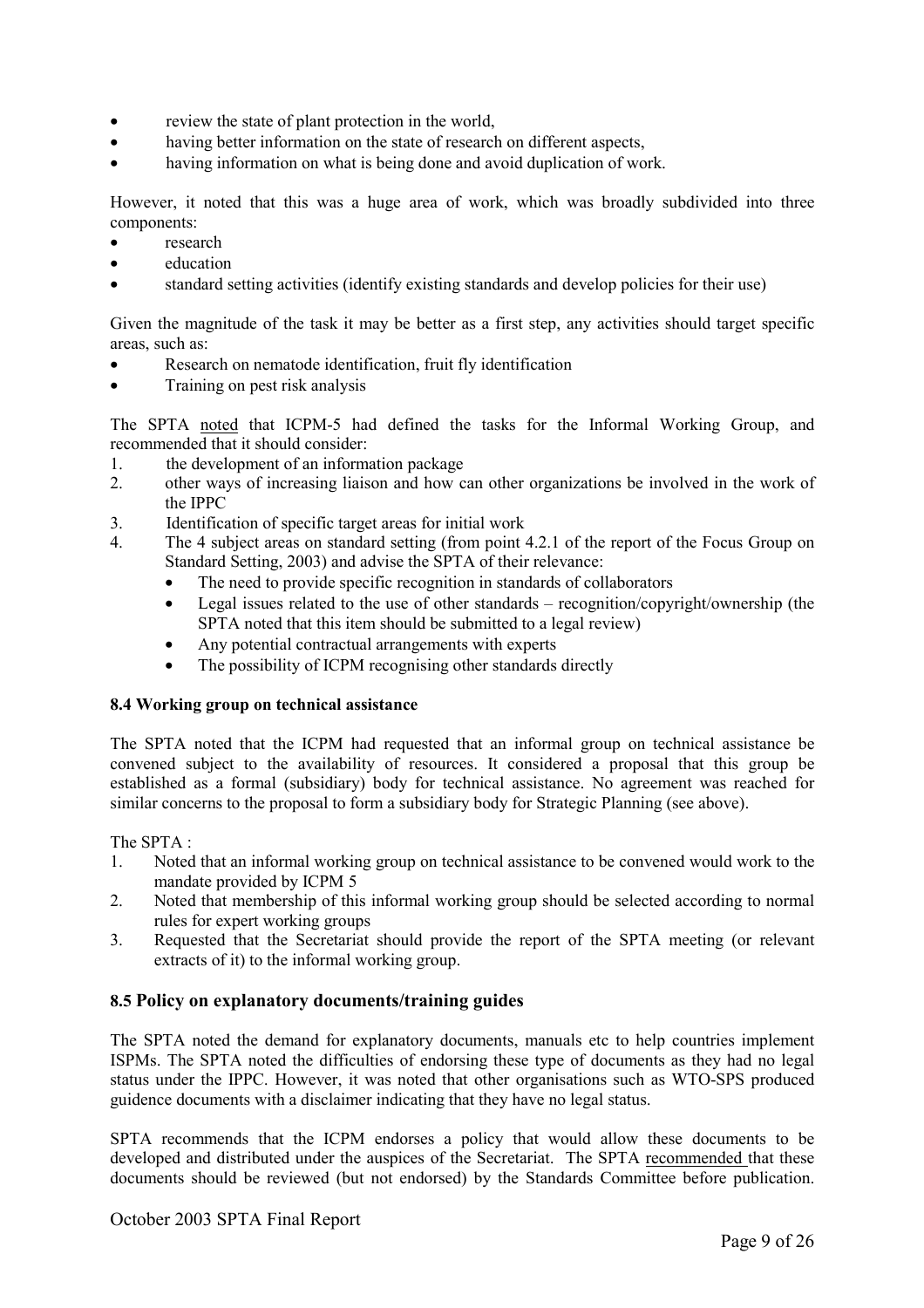They would be published over the authors name with a clear disclaimer that these were not legal or official IPPC documents. They would also be placed on the IPP.

### **8.6 Procedure for dealing with the review of scientific data**

ICPM 5 agreed to the Secretariat seeking an agreement with the International Forest Quarantine Research Group and the International Consultative Group on Food Irradiation to utilize their expertise to review scientific data on treatments of wood and treatments using irradiation, respectively.

The SPTA acknowledged that these groups were not ICPM bodies and had a wider scope than the review of ISPM annexes. However, these groups would be well placed to work on these technical annexes, and could be envisaged as possible Technical Panels if this concept was agreed at ICPM-6. In any case, there was a need to ensure transparency.

The SPTA recommended that the IPPC Secretariat:

- 1. contact these groups and obtain their authorization to publish their membership on the IPP
- 2. as soon as the ICPM has agreed to have TPs, start an initiative to transform these groups in TPs for the IPPC, under the current rules

#### **8.7 Review of PCE implementation**

The SPTA acknowledged the information presented to it on the PCE. It discussed the role of the STPTA in regard to the PCE activities. It requested that a comprehensive analysis of the results of the application of the PCE should be included as a regular item in the report presented to the ICPM on PCE. It noted that the analysis could only be presented in aggregate form due to the need to respect the confidentiality provisions of the use of the PCE.

#### **8.8 Review of IPP implementation**

The SPTA took note of the elements presented by the Secretariat. In particular, the data entry functionalities will be developed based on plans to be made by the IPP support group on information exchange. It was noted that the International Portal for Food Safety, Animal and Plant Health (IPFSAPH) would be related to the IPP in so far as information would be pulled out from the IPP onto the IPFSAPH.

The SPTA acknowledged that the IPP had undergone substantial development over this year and was now a very useful site.

The SPTA recommended that further work on the IPP should concentrate on helping contracting parties meet their information sharing obligations under the IPPC. The SPTA noted that the next meeting of the IPP support group would concentrate on this aspect.

It was recommended that the IPP should incorporate a flagging system for new information posted on the IPP, especially when countries would start linking to their web sites and would post new information on these.

#### **9. Long term role and composition of SPTA**

The SPTA recalled the work done by this group over the years, and in particular the development of the strategic and business plans. It recognized the impact that these plans had in relation to an increased level of FAO funding.

The SPTA discussed a number of issues identified by the ICPM and Bureau in relation to the operation of the SPTA. These included: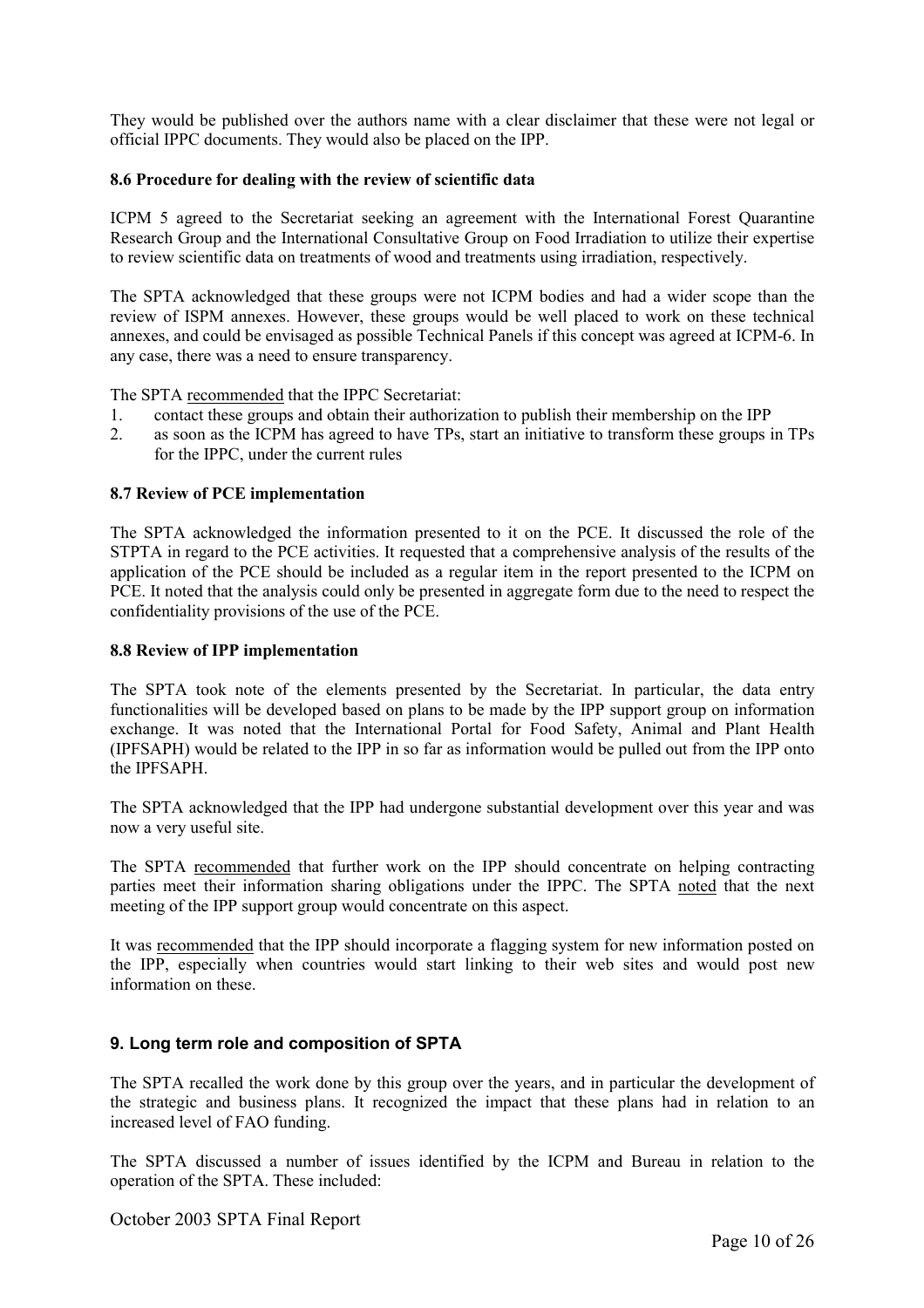- the SPTA does not always have enough time to address technical issues on technical assistance
- does not have formal terms of reference
- its structure is unbalanced, with an insufficient representation from developing countries;
- continuity of membership is a problem particularly for developing country attendees.

The SPTA discussed a range of possible options to address these issues including: to separate administrative matters from technical assistance matters and to expand the length of SPTA meetings, so that technical assistance matters could be addressed adequately.

The SPTA had mixed views on the establishment of formal (subsidiary) bodies on strategic planning and on technical assistance. While not dismissing this idea completely there were uncertainties on costing, mode of operation, determining membership etc. The SPTA did not agree to recommend formalization of the administrative structures of the ICPM in advance of the coming into force of the 1997 IPPC amendments.

The SPTA:

- 1 Recognized the very important role the SPTA has played and its contribution to increasing the profile of and the funding for the IPPC.
- 2. Recognized that the linkage between Strategic Planning and Technical Assistance is important.
- 3. Recognises that the open-ended nature of the working group has allowed the input of those particularly interested in this subject and has allowed flexibility
- 4 Noted that there are some shortcomings in the current operation of the SPTA Working Group.
- 5. Recommended that a sound structure be developed in the future when the revised text of the IPPC comes into force
- 6 Recommended as an interim measure, that the Secretariat seeks to facilitate the participation of 2 representatives from developing countries per FAO region at the next SPTA.
- 7. Noted that an expert working group is to be convened to consider Technical Assistance
- 8. Recommended that the SPTA should maintain an overall administrative and financial oversight of technical assistance matters.

# **10. Other Business**

#### **10.1 Timing difficulties in Standards Committee**

Several SPTA members noted difficulties in the practical operation of the SC-20 and SC-7 (timing of nominations for the SC-7, replacement of members). The SPTA agreed these difficulties should be kept under review but did not consider it was appropriate to recommend any changes in the SC system at this time. The SPTA noted that the Secretariat is working with the SC to ensure that these difficulties do not interfere with the efficiency of the operation of the Committee.

#### **10.2 Actions to alter or suspend an ISPM**

The STPA held a general discussion on issues relating to ISPM 15. Questions were raised regarding a previous recommendation to contracting parties from the Secretariat that ISPM 15 be suspended, due to intrinsic barriers to the use of the logo.

The SPTA noted that the FAO Legal Service would provide a paper to the next ICPM on this issue.

#### **10.3 Problems with the implementation of ISPM No. 15**

A presentation on some practical problems faced by industry in the implementation of ISPM No. 15 was made. These practical problems include dealing with:

• repaired wood packaging,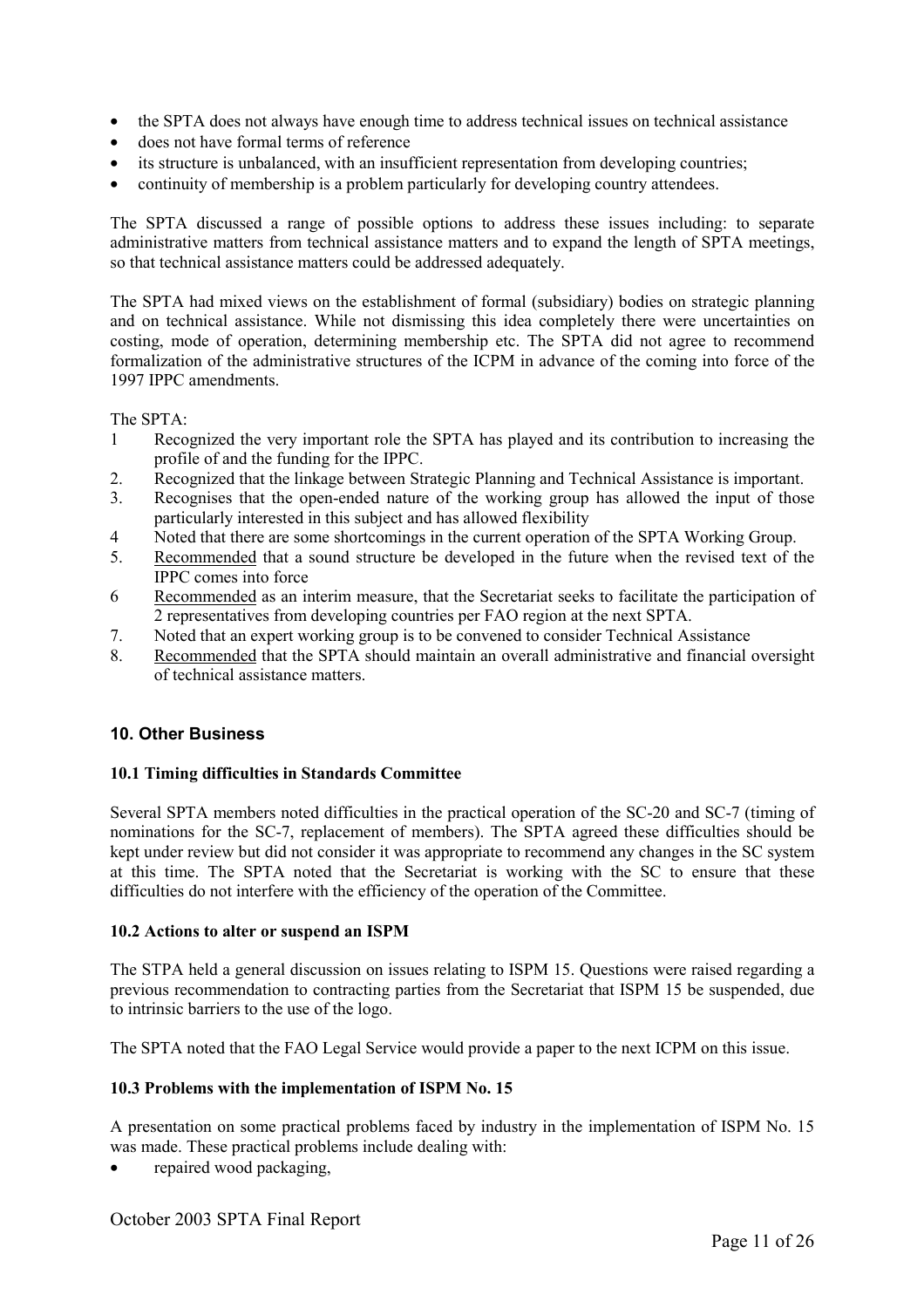- wood packaging treated and marked but before the new logo had been approved,
- costs of re-marking wood packaging,
- the possibility of using the mark for treated sawn wood,
- the use of old wood packaging material which should not present a risk and should not need to be retreated and marked etc.).

Action under ISPM No. 15 had huge costs for the industry and the different cases should be carefully studied on the basis of scientific evidence and an assessment of the practicality of the actions proposed. The industry should also be involved on the process of defining these justifications.

The SPTA recognized that, with the implementation of ISPM No. 15 starting in countries, it was important to identify the issues now arising in practice, and move to resolve them. It is likely that other countries are experiencing operational and implementation issues in addition to those list above and these should be identified and examined.

The SPTA discussed the possibility of recommending the formation of Technical Panel. However, the SPTA concluded that it was important to identify the full range of problems and issues before deciding on the best way to proceed.

SPTA recommended that an open-ended informal working group should be convened during ICPM-6. This group should identify problems of implementation and issues in relation with ISPM No. 15, and if possible make recommendations on future action to the ICPM, for immediate adoption during the plenary session.

The SPTA recommended that this issue should be added to the agenda of the ICPM.

# **10.4 Error in Focus Group report**

The SPTA noted that point 3.2 of the Focus Group Report on the standard setting process implied that Technical Panels would be established under the TOR 4 of the SC, i.e. with the same regional representation as the SC. This is a drafting mistake which will be corrected in the Focus Group report before it is presented to ICPM6. Technical Panels would be formed following the same rules as Expert Working Groups under TOR 5 of the SC.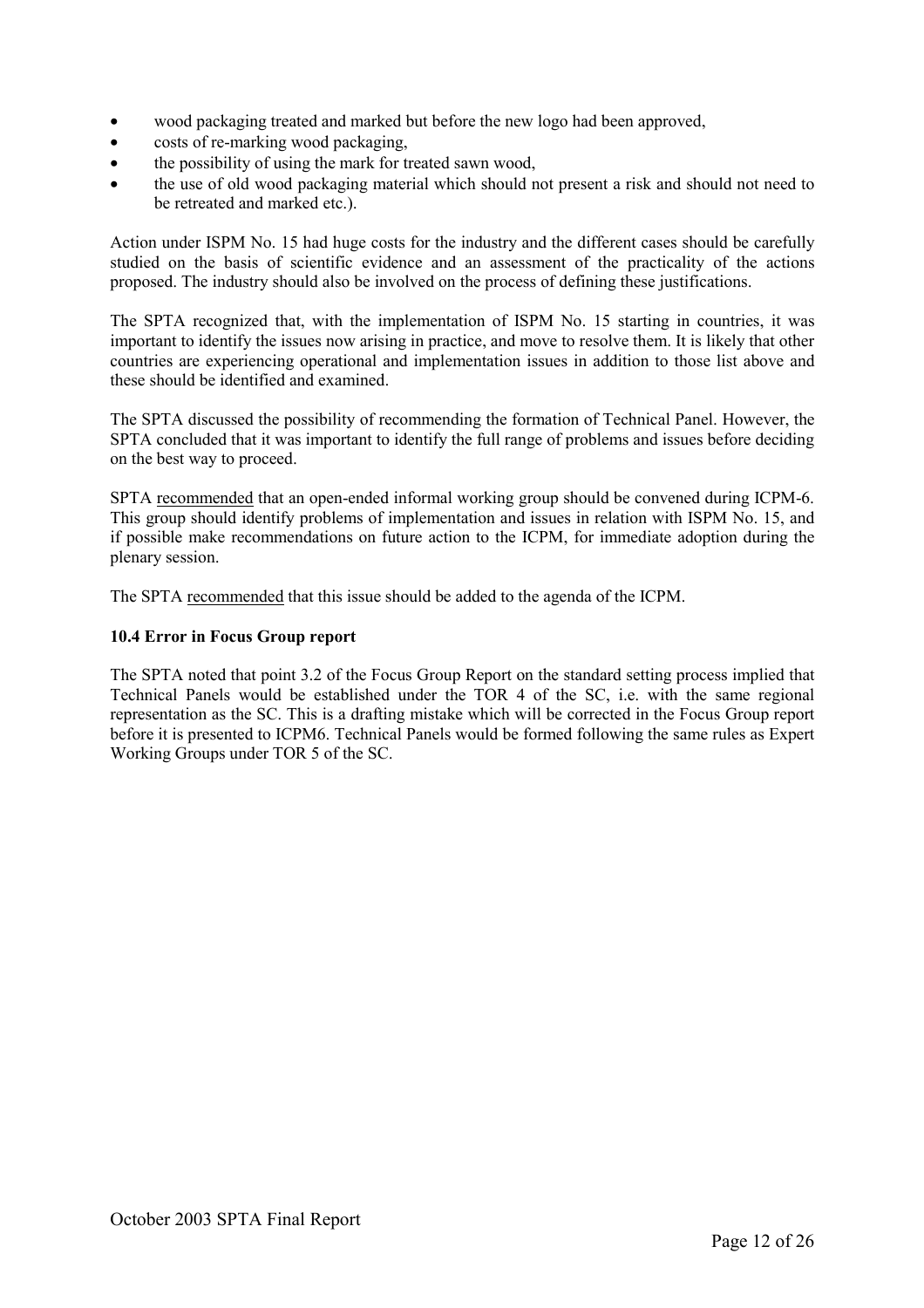# **Appendix 1. SPTA Meeting Participants Details**

### **Mr Steve J. Ashby**

Plant Quarantine, Plant Health Division, Department for Environment, Food and Rural Affairs, Room 343, Foss House, King's Pool, 1-2 Peasholme Green, York YO1 7PX **Tel:** 44-1904-455048 **Fax:** 44-1904-455198 **Email:** steve.ashby@defra.gsi.gov.uk

#### **Mr Alhaji Bello Bindawa**

Nigerian Plant Quarantine Service P.M.B. 3048,Airport Road, Kano--Nigeria Mobile: 234- 8055071832 **Email:** bindawabello@yahoo.co.uk

#### **Mr Felipe Canale**

Vice Chairman ICPM/IPPC Ministerio de Ganadéria, Agricultura Y Pesca Meliton Gonzalez, 1169 – p.5 Montevideo - URUGUAY **Tel:** 598 2 628 9471 **Fax:** 598 2 628 9473 **Email:** fcanale@celersys.com

#### **Mr Maghespren Chinappen**

Principal Research and Development **Officer** Ministry of Agriculture, Food Technology And Natural Resources, Réduit **Tel:** 230-4644872 **Fax:** 230-4659591 **Email:** plpath@intnet.mu

#### **Mr Marcos Beeche Cisternas**

Servicio Agricola y Ganadero, Departamento de Protección Agricola, Subdepartamento de Defensa Agricola, Av. Bulnes 140, Piso 3, Santiago – Chile, **Phone:** (56-2) 698 8205/698 2244 Annex 245 **Directo:** (56-2) 688 0260 **Fax:** (56-2) 698 6480 **Email:** marcos.beeche@sag.gob.cl

#### **Mr Richard Dunkle**

Animal Plant Health Inspection Service (APHIS) US Department of Agriculture, 12<sup>th</sup> & Independence Avenue, S.W., Room 302, Jamie Whitten Building, Washington DC 20250, USA **Fax:** +1.202.690 0472 **Tel:** +1.202.720 5601 **Email:** richard.l.dunkle@usda.gov

#### **Mr John Greifer**

Trade Support Team Animal Plant Health Inspection Service U.S. Department of Agriculture Rm. 1132 12 Independence Avenue S.W. Washington D.C. 20250 **Tel:** 1-202-720 7677 **Fax:** 1-202-690 2861 **Email:** John.k.Greifer@usda.gov

#### **Ms Diana Guillén**

Servicio Nacional Sanidad y Calidad Agroalimentario Paseo Colón 367 1063 Buenos Aires **Argentina Tel:** 5411-43316041 ext. 1706 **Fax:** 54-11-434-25137 **Email:** dguillen@sinavimo.com.ar Or: dguillenar@yahoo.com.ar

#### **Mr John Hedley**

National Adviser, Biosecurity Coordination – International Ministry of Agriculture & Forestry 101 – 103 The Terrace P.O. Box 2526 Wellington, New Zealand **Tel:** +64. 4 474 4170 **Fax:** + 64 4 4702730 **E.Mail:** john.hedley@maf.govt.nz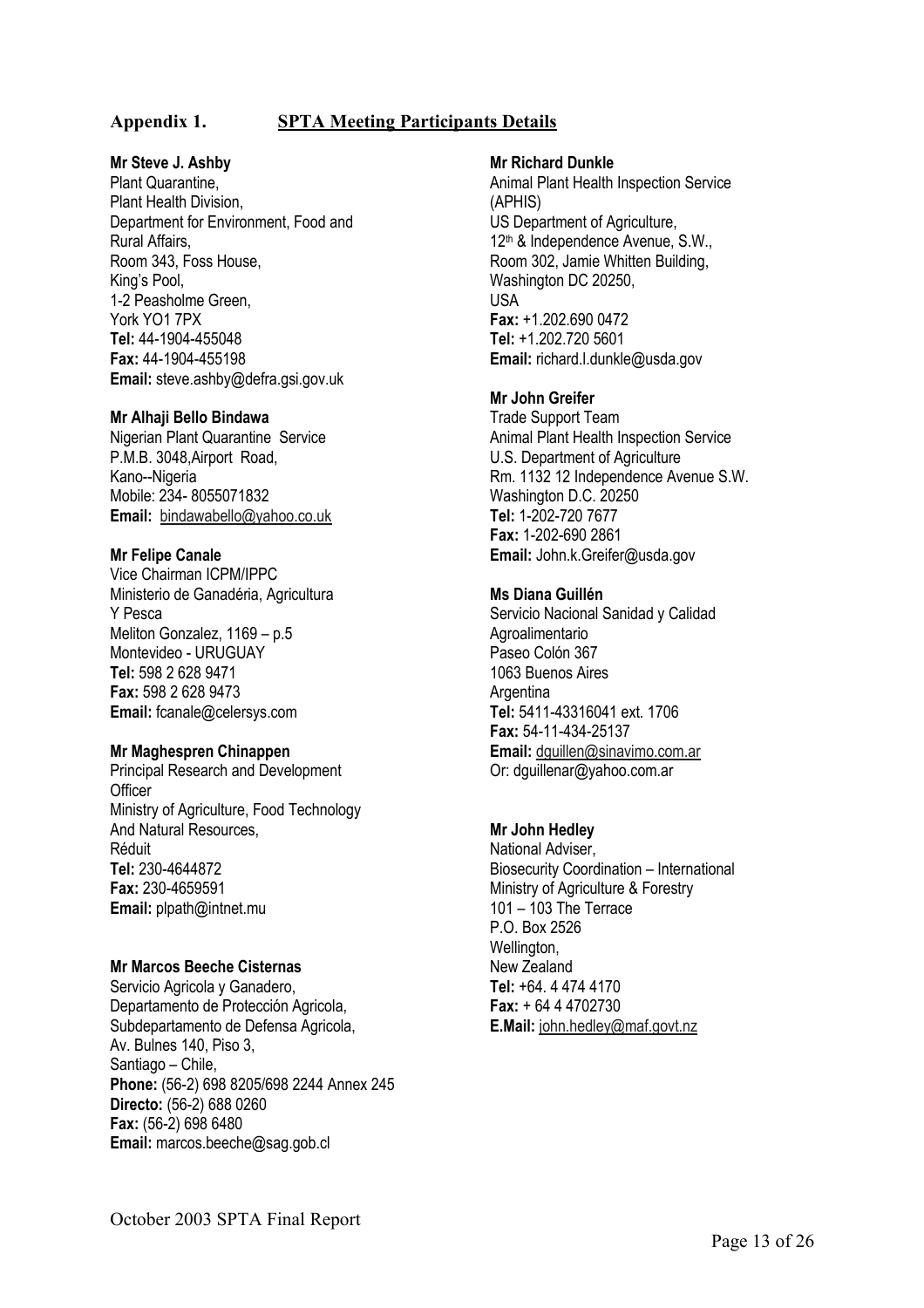#### **Mr Göran Kroeker**

Agronomist, Plant Protection Service, Swedish Board of Agriculture, Hamngatan 3, SE 75186 Uppsala Sweden **Tel:** +46 36155913 **Fax:** + 46 18 666 1825 Email: goran.kroeker@telia.com (home); goran.kroeker@sju.se (business)

#### **Mr Ralf Lopian**

Senior Adviser Food and Health Department Ministry of Agriculture and Forestry PL 30, 00023 Valtioneuvosto **Tel:** 358-9-16052449 **Fax:** 358-9-16052443 **Email:** Ralf.Lopian@mmm.fi

### **Mr. Ralf Petzold**

Federal Ministry of Consumer Protection, Food and Agriculture – Head of Plant Protection Division, Rochusstrasse, 1 52123 Bonn, Germany **Tel:** +49.228.529.3527 **Fax:** +49. 228.529.55-3595 **Email:** petzold@bmvel.bund.de

### **Mr Nico van Opstal**

Deputy Director, Plant Production Service P.O. Box 9012 6700 Wageningen **Fax:** +31 317421701 **Tel:** +31 317496603 **Email:** N.A.van.Opstal@MINLNV.NL

### **Mr Charles Zarzour**

Chief, Agriculture Importation and Exportation and Plant Quarantine Department, Ministry of Agriculture, Beirut Lebanon **Tel:** + 961 8 805 830 + 961 5 952 510 + 961 3 666 676 **Fax:** 961 8814 564 **Email:** chzr@vitesseracing.com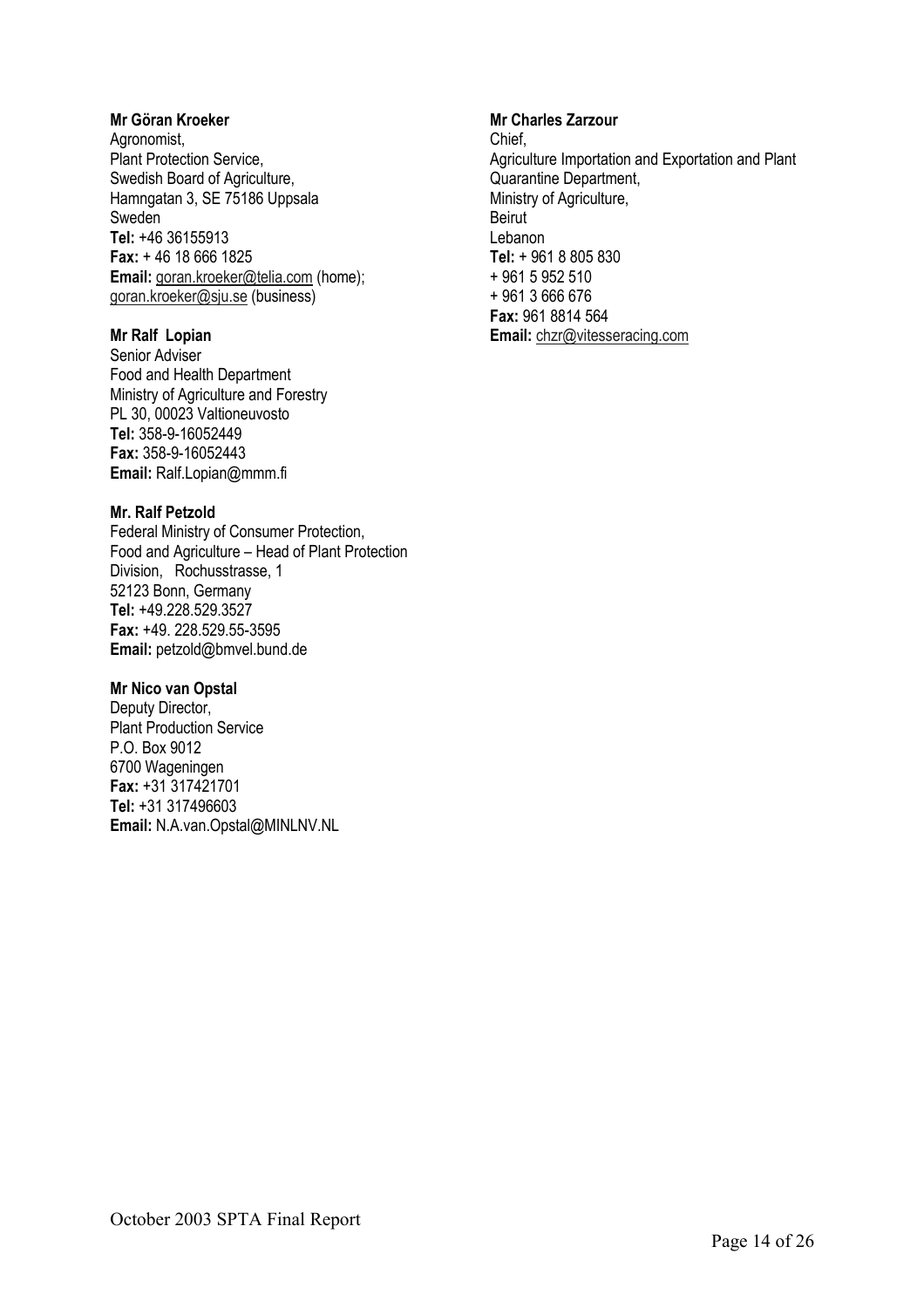# **Appendix 2. PROVISIONAL AGENDA**

- **1. Opening of the Session**
- **2. Adoption of the Agenda**
- **3. Budget**

 Budget (regular) report for 2002/3 Budget (regular) plan for 2004/5 Budget (trust fund) report for 2003 Budget (trust fund) plan for 2004/5 Developing a long term funding strategy

# **4. Strategic Planning**

- Review of Strategic Plan
	- recommendations for updating the Strategic Plan and work programme

# **5. Business Plan**

• Amendment of Business Plan

# **6. Work Programme**

- 1. Topics and priorities for standards
- 2. Work-programme 2004/5
- 3. Calendar
- 4. Working group on liaison with research and teaching organizations -Develop TORs
- 5. Working group on technical assistance -Develop TORs
- 6. Policy on explanatory documents/training guides -Develop policy for consideration at ICPM6
- 7. Procedure for dealing with a review of scientific data -Develop recommendations for consideration at ICPM6
- 8. Review of PCE implementation
- 9. Review of IPP implementation

# **7. Focus group on standards – discussion of proposals**

- 1. RPPOs comments
- 2. Development of recommendations to ICPM6
- **8. Long term role and composition of the SPTA** 
	- Role and terms of reference
	- Membership
	- Drafting of recommendations for ICPM 6
- **9. Matters arising from the 15th TC among RPPOs** 
	- Role and functions of the TC among RPPOs

# **10. Completion of draft report**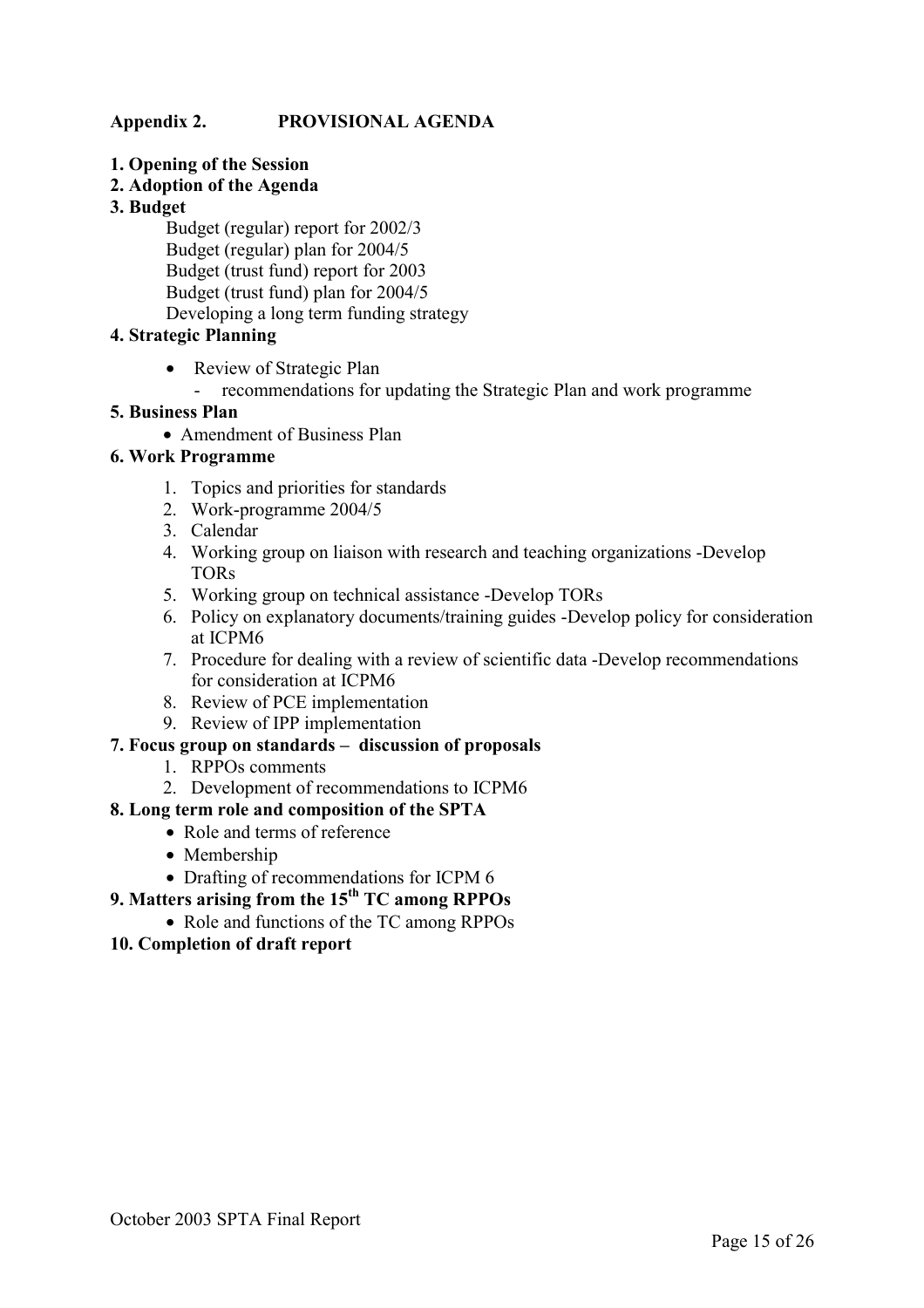# **Appendix 3. Summary of SPTA recommendations on Focus Group recommendations**.

The recommendations from the Focus Group Report are listed below with the recommendations of the SPTA shown in **bold** under each recommendation. More detailed discussion on some recommendations is given in the main SPTA report. The numbering system refers to the Focus Group report.

# **3.1. Additional rounds of formal consultation**

*The Focus Group recommends:* 

- *That the SC initiates a further round of consultation on standards that have undergone extensive changes as a result of formal country consultation. In such cases the SC should report to the ICPM their justification for sending a standard for a second round of consultation but could use its judgement in regard to this matter.*
- *The SC should draw up criteria/guidance that it proposes to apply in determining the need for a further round of formal consultation on a draft standard*.
- That in cases where a standard was submitted to the ICPM but not adopted the ICPM *could decide if another round of consultation was needed.*

# **SPTA - Endorsed**

# **3.2. Use of Technical Panels**

*The Focus Group recommends:* 

- *That the SC establish Technical Panels (TP) in specific areas to assist the work of the SC.*
- *That these Technical Panels should work under general specifications established by the SC, according to TOR 4, with membership according to current expert working group membership rules. Under the direction of SC, Technical Panels should provide the SC with: draft technical standards, advice on draft technical standards, advice on country comments and advice on topics and priorities for technical standard development in their field of activity and other task as requested by SC. Technical Panels may draw on specialised expertise, the work of other working groups, other appropriate standards and the work of other relevant organisations in their work as appropriate. The chair of the Technical Panel should act as the steward for the subject area of the Technical Panel.*
- *That potential areas for the formation of Technical Panels may include technical matters such as diagnostics, seed pathology, specific pest free areas, organism or commodity specific standards or treatments.*
- *When the specific work of a Technical Panel is completed SC should disestablish the group.*

**SPTA – Endorsed with a request to clearly establish their role and clarify the differences between Expert Working Groups and Technical Panels.**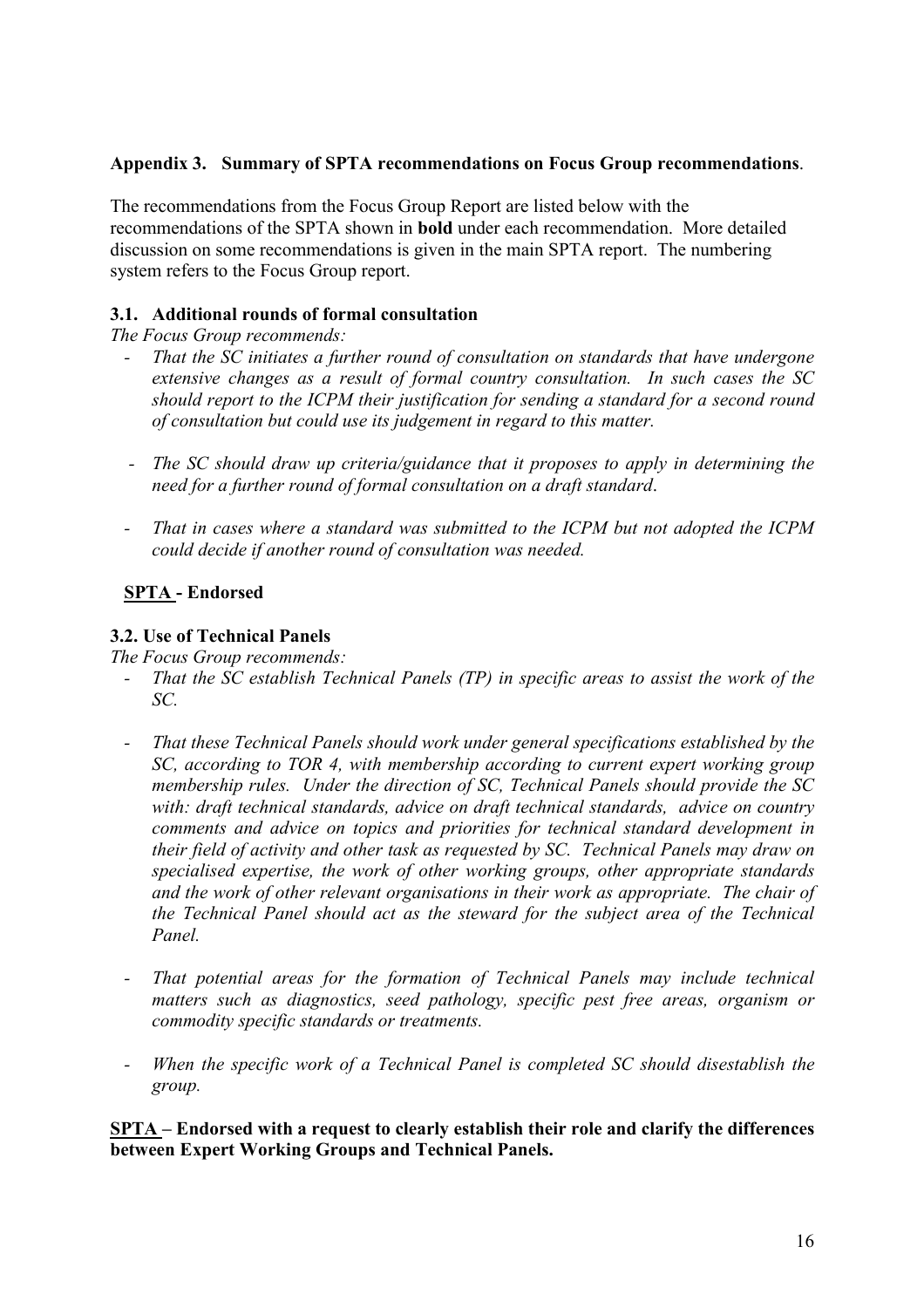# **3.3. Procedures for comments on standards at ICPM**

*The Focus Group recommends:* 

*- The drafting of guidelines on submission of comments at meetings of the ICPM.* 

*These guidelines should include the following points:* 

- *Parties should endeavour to provide comments in writing to the Secretariat at*  least 14 days before the ICPM. The Secretariat will provide a copy of all *comments received, in original form at the start of the ICPM.*
- *Parties should indicate comments that are strictly editorial (do not change the substance) and could be incorporated by the Secretariat as considered appropriate and necessary.*
- *The Secretariat should provide a format/matrix for country comments. It would be preferable that comments be provided electronically using the standard format/matrix to allow comments to be collated.*
- *The same matrix should also be used for comments provided on standards during the formal consultation period.*
- • *The matrix should be available on the IPP and the current guidance on comments on standards already present on the IPP should be modified to request that countries use the matrix.*

**SPTA – endorsed the proposal of the Focus Group and suggested the addition of a new first bullet point:** 

> • *Parties should endeavour to submit only substantive comments at meetings of the ICPM.*

**For the adoption process of ISPMs at ICPM meetings SPTA recommended an additional component to the Focus Group Report:** 

- In cases where there where no substantial comments received on a draft **standard, and therefore no substantial changes made to the draft by the Standards Committee, the Chair of the ICPM should propose that these standards be adopted without discussion**
- **The chairperson of the ICPM should use this tool at his discretion.**
- **Criteria for such a system should be developed.**

# **3.4. Regional technical assistance/consultation**

*The Focus Group recommends:* 

*- That as many as possible regional technical consultations should be conducted and that the ICPM should investigate potential mechanisms to expand these consultations as well as seek to build opportunities for regional consultations through the trust fund or voluntary contributions.* 

# **SPTA – endorsed the proposal of the Focus Group and suggested that:**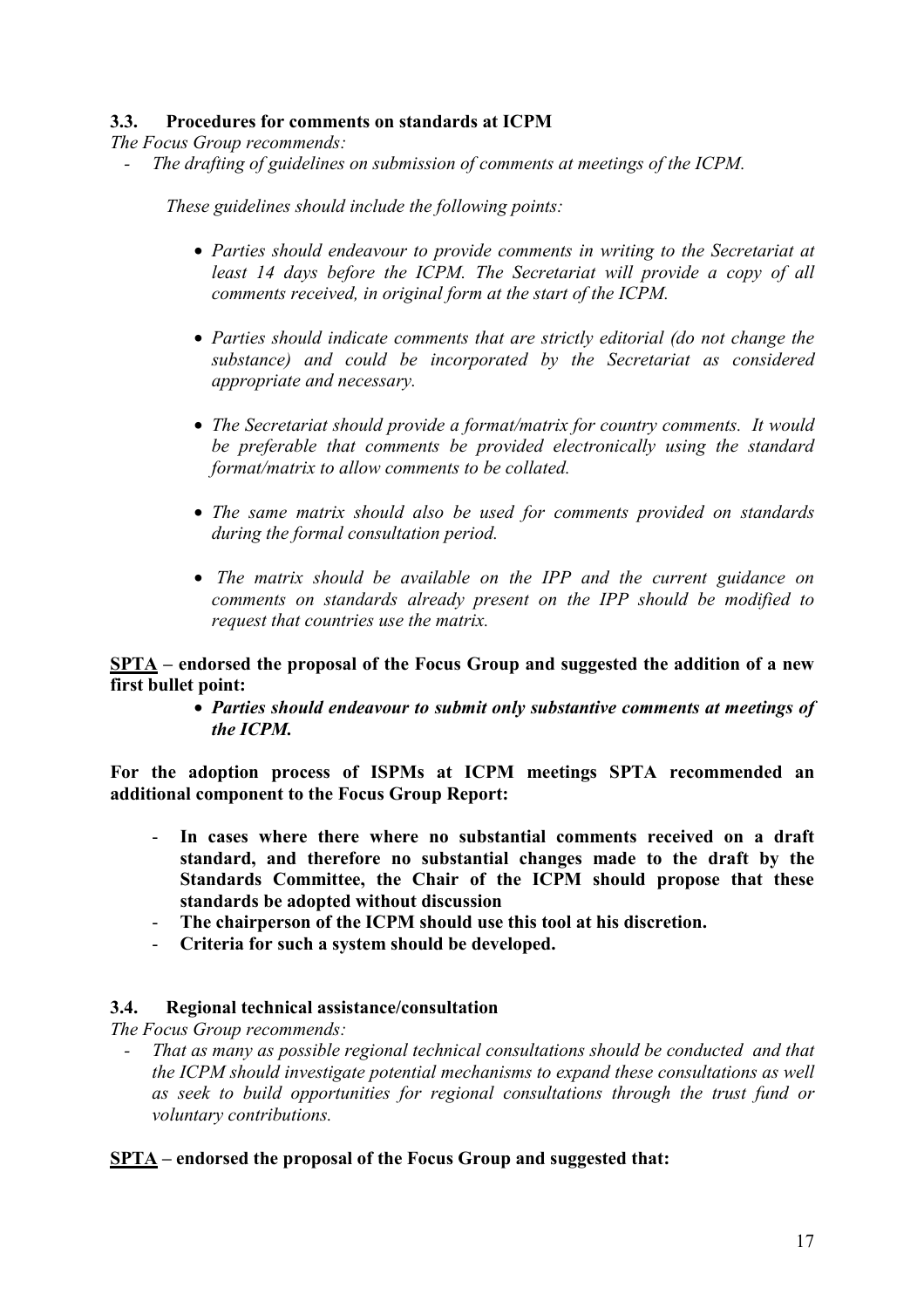- **the term "Regional technical Consultation" should be changed to " "Regional Workshops on Draft ISPMs"**
- **RPPOs should play a role, as appropriate, in regional workshops within their region.**

# **3.6. Expanded role of stewards**

*The Focus Group recommends:* 

That the SC should make greater use of stewards. Guidelines for the roles and *responsibilities of a steward should be developed by the SC. Stewards should be invited to relevant SC meeting to assist the work of the SC on the standard that the steward is responsible for. The Secretariat should supply editorial expertise to assist stewards in carrying out their role.* 

# **SPTA - endorsed**

# **3.7. Transparency to and from the SC**

*The Focus Group notes:* 

*-That more formal feedback mechanisms on country comments may not provide a benefit that outweighs the cost of the very resource intensive process that would be necessary to address this in a more formal way.* 

# **SPTA : To improve the transparency the SPTA made a number of recommendations:**

 **- All country comments should be published in the IPP.** 

 **- The IPPC Secretariat should produce and make accessible a generic summary** 

**of** 

 **SC reactions to classes of comments made in the country consultation.** 

- **Members of the SC should act as rapporteurs for countries in their regions.**
- **The to be developed guidelines for members of the SC should incorporate guidance on the rapporteur function of SC members.**

# **3.8. Use of modern communications and timing of meetings – improving procedures for working**

*The Focus Group recommends:* 

*- That email, teleconferencing, and other modern communication methods should be used where possible to advance discussion on standards. However, the Focus Group*  recommends that face to face meetings of experts be continued with email *communications used to supplement these meeting but not replace them.* 

# **SPTA - endorsed**

# **3.9. Use of annexes**

*The Focus Group recommends:* 

- *That technical annexes (such as treatment schedules, e.g. wood packaging) should be used as much as possible, where appropriate. Annexes should be open to revision separately to the main standard. Revisions could be by a fast track procedure.*
- *That Annexes should only contain highly specific information that may need to be changed over time and that does not affect the principles incorporated in the primary standard.*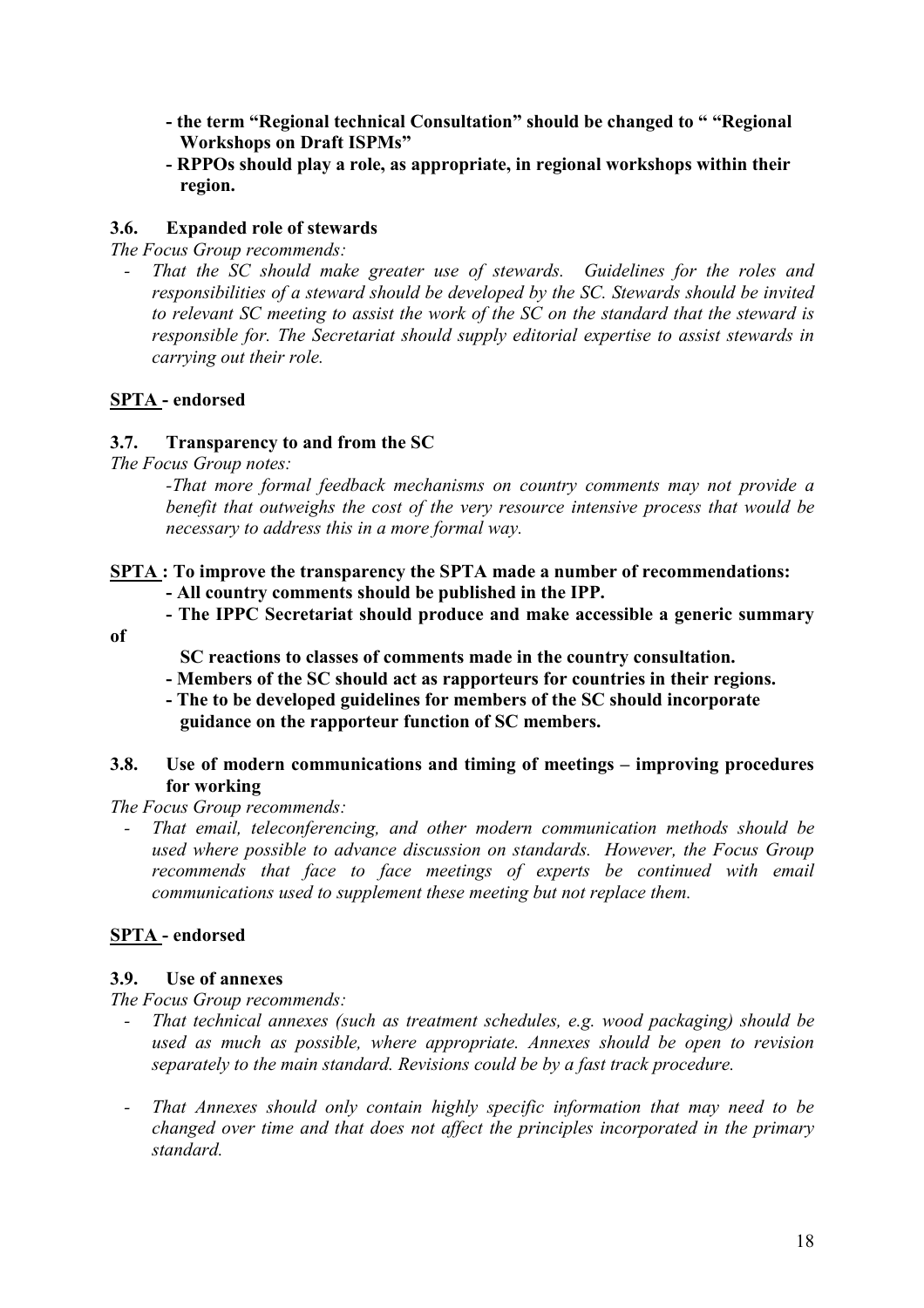*- That criteria for the formation and content of annexes should be developed by the SC.* 

# **SPTA - endorsed**

# **3.10. Guidelines for expert working group members**

*The Focus Group recommends:* 

- *That a brief guideline for the operation of expert working groups is produced by the Secretariat in consultation with SC. This should be provided to all expert working group participants.*
- *That when each expert working group is convened the chair spends time to discuss and explain the mode of operation and the roles and responsibilities of participants.*

# **SPTA – endorsed but recommended that any guidelines developed should be approved by ICPM**

# **3.11. Length of formal consultation period**

*The Focus Group recommends:* 

- *That the current 120 day formal consultation period should be reduced to 90 days to allow sufficient time for the SC and the Secretariat to deal with comments.*
- *That the distribution of draft standards should be improved and that countries should be informed when draft standards for consultation are put on the Web. It was suggested that an email group be formed to do this.*

# **SPTA - endorsed**

# **3.12. Guidelines for Standards Committee members**

*The Focus Group recommends:* 

*- That a brief guideline on the role and responsibilities of SC members and the SC procedures is produced by the Secretariat in consultation with SC. This should be provided to all SC members.* 

# **SPTA – endorsed but SPTA recommended that any guidelines developed should be approved by ICPM**

# **4.1. Criteria for a fast track procedure**

*The Focus Group concluded that the fast track system should be used:* 

- *Where specific technical material and resources are available or simple to develop.*
- *Where non concept or technical standards of potential global interest that are approved by RPPOs or other organisations are available*
- *Where technical annexes to concept and other existing standards are needed*
- *For minor revisions to existing standards where these revisions are not of a conceptual nature*
- *Where specifically authorised by ICPM*

# **SPTA - endorsed**

# **4.2.1. Drafting Process**

*The Focus Group recommends:*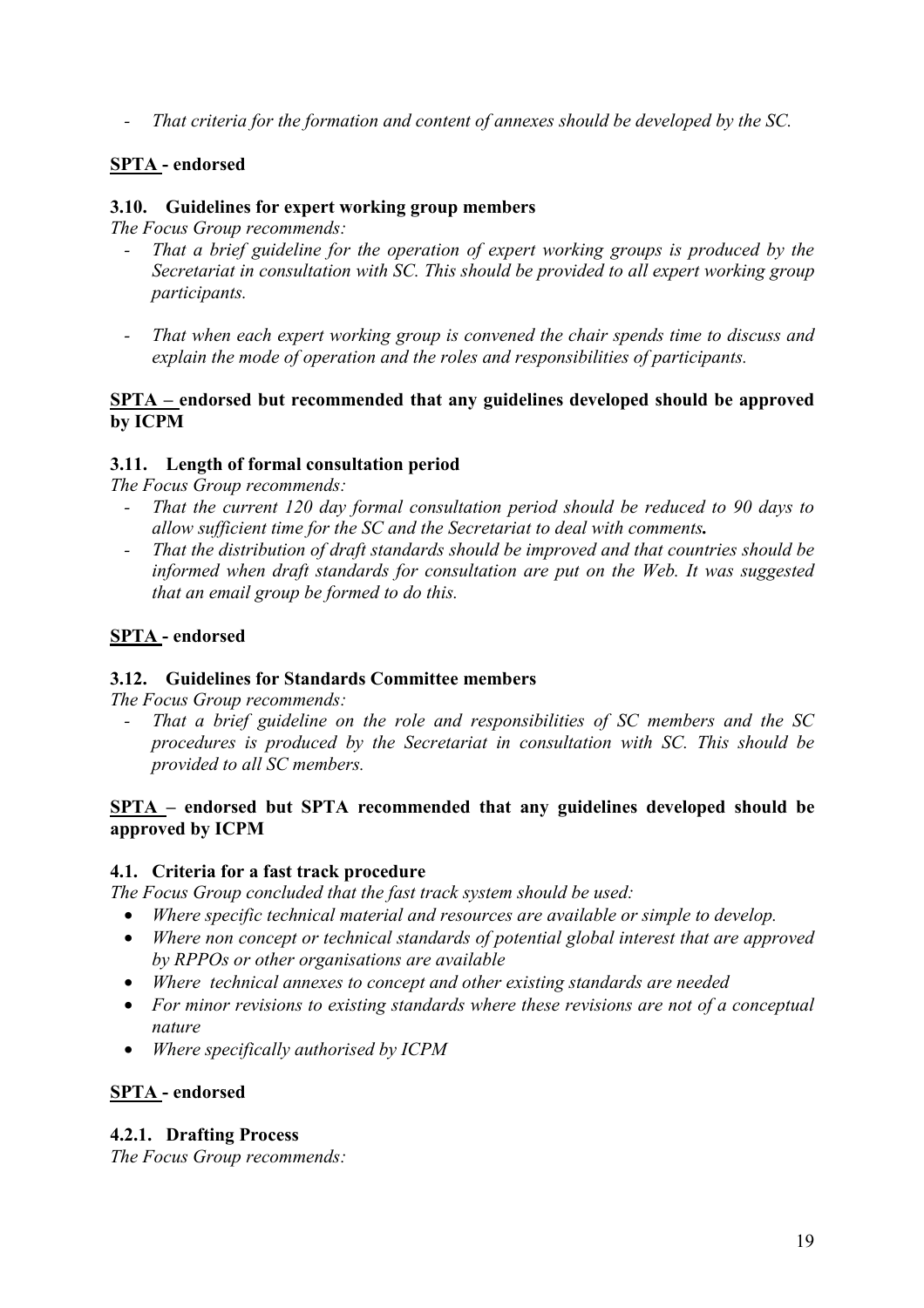That the Informal Working Group on Liaison with Research and Educational *Organisations should investigate ways to coordinate and create linkages with relevant organisations that could assist in developing technical standards.* 

# **SPTA - endorsed**

# **4.2.2. Safeguards for ICPM Members**

*The Focus Group recommends:* 

*- That consultation resulting in out of session adoption would be a useful mechanism for standards that are developed using the Fast Track procedure as set out above and in the Table 1 and in the Flow Chart.* 

# **SPTA – not endorsed. Modified fast track proposed by SPTA:**

- **1. ICPM specifies subject areas for the fast track procedure (such as diagnostic, seed pathology, specific pest free areas, organism or commodity specific standards or treatments).**
- **2. Technical Panels are formed on the specific subject areas endorsed by the ICPM according to the rules endorsed for forming expert working groups.**
- **3. SC sets specifications that provide general guidance on the technical standards required (e.g. format, type of information required, method of dealing with uncertainties etc).**
- **4. Technical Panels work to the specifications set by SC**
- **5. Technical Panel submits specific draft standards, via the Secretariat, to the SC at any time.**
- **6. As far as possible SC clears these (check that they are in the correct format and that they meet the specifications) by email.**
- **7. The Secretariat sends draft standards that have been cleared by the SC to all ICPM Members in appropriate official FAO languages**
- **8. If no formal objections are received after 90 days then the standard is included on the agenda for the next ICPM plenary session for adoption without discussion.** 
	- **If objections to adoption are raised at ICPM then ICPM would need to decide to either try and resolve them in the current ICPM session of refer them back to the Secretariat and Standards Committee for further work.**
- **9. If one or more formal objections are received during the 90 day consultation period, the Secretariat tries to resolve the issue(s) with the country(ies) concerned, and if these issues are resolved, submits the standard to the ICPM for adoption without discussion.**
- **10. If the issues cannot be resolved, the Secretariat requests the SC examine the comments and modify the standard if needed in consultation with the relevant Technical Panel.**
- **11. The revised standard is placed on the agenda for the next ICPM meeting for discussion and adoption in the normal manner.**
- **5. Financial consequences of recommendations for changes in the standard setting procedure**

*The Focus Group requested:*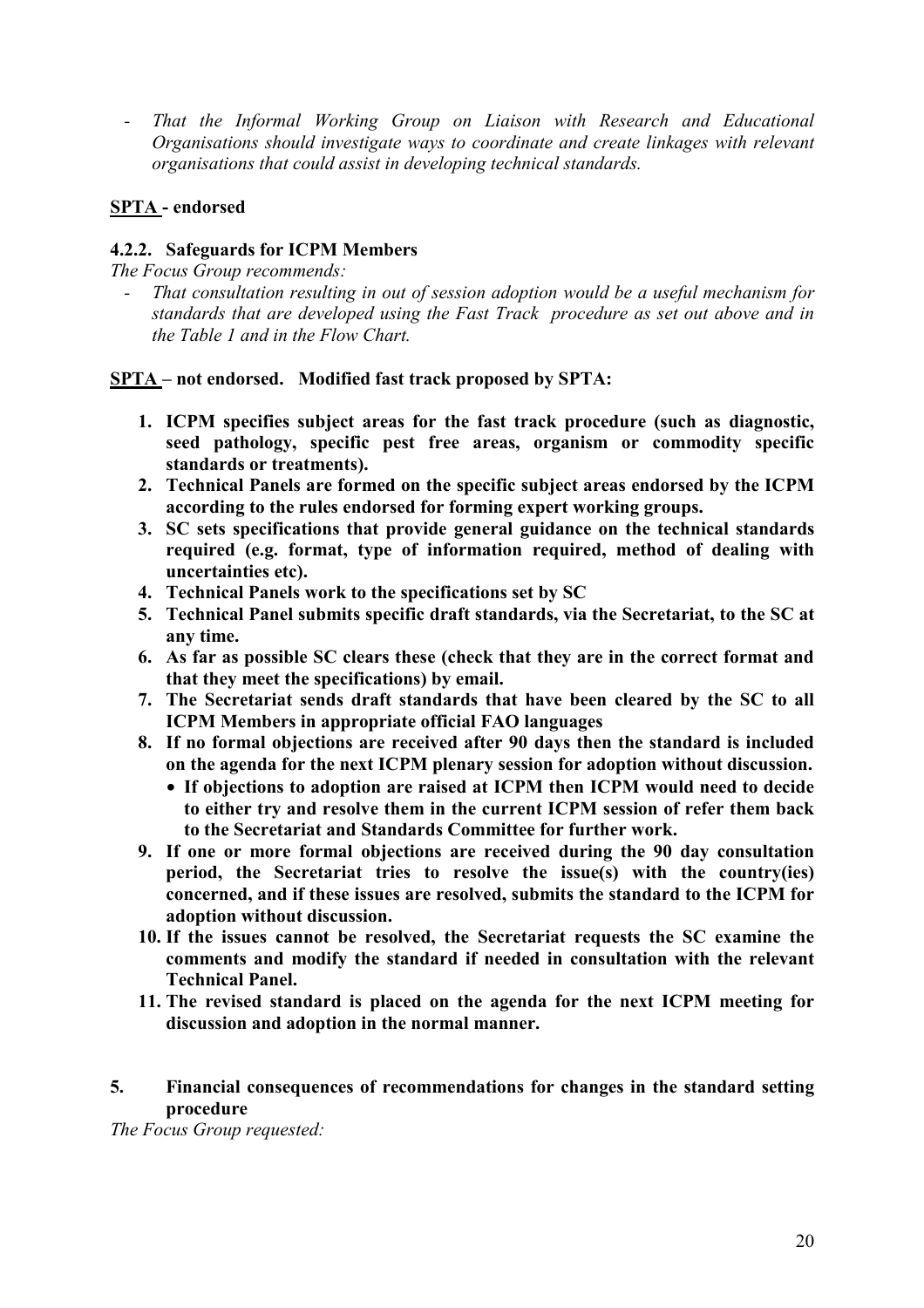*That the Secretariat provide an analysis of the financial implications of the suggested changes in the standard setting procedure and the proposed fast track system for inclusion as an annex in the final report of the Focus Group.* 

# **SPTA – noted the report provided by the Secretariat.**

# **Appendix 4**

# **STRATEGIC PLAN 2004**

The Strategic Plan incorporating minor changes suggested by the SPTA I shown below in table form.

### **STRATEGIC DIRECTIONS AND GOALS**

### **Strategic Direction No. 1: The development, adoption and monitoring of the implementation of International Standards for Phytosanitary Measures (ISPMs)**

Setting international phytosanitary standards is a basic and unique role identified in the IPPC, particularly given the status accorded IPPC standards as a result of the WTO SPS Agreement. Internationally accepted phytosanitary standards form the basis for the harmonization of phytosanitary measures that protect natural and cultivated plant resources while ensuring fair and safe trade. An increased number of international standards is necessary to facilitate international trade as envisaged by the WTO SPS Agreement.

| Goals                                                  | Timing  | Priority | Means           |
|--------------------------------------------------------|---------|----------|-----------------|
| 1.1<br>Maintain an effective standard development      |         |          |                 |
| and adoption system using the ICPM and SC              |         |          |                 |
| Increase the number of standards to meet<br>1.1.1      | Ongoing | High     | <b>ICPM</b>     |
| targets established in the ICPM work programme         |         |          |                 |
| Develop specific standards where relevant<br>1.1.2     | Ongoing | High     | <b>ICPM</b>     |
| concept standards are in place                         |         |          |                 |
| Develop concept standards where necessary<br>1.1.3     | Ongoing | High     | <b>ICPM</b>     |
| for the preparation of specific standards in priority  |         |          |                 |
| areas                                                  |         |          |                 |
| Involve RPPO cooperation in the development<br>1.1.4   | Ongoing | Low      | <b>ICPM</b> and |
| of ISPMs                                               |         |          | Secretariat     |
| 1.2<br>Improve the standard-setting mechanism          |         |          |                 |
|                                                        |         |          |                 |
| Establish "Guidelines on the establishment of<br>1.2.1 |         | Medium   | <b>ICPM</b>     |
| commodity or pest-specific standards"                  | Ongoing |          |                 |
| Ensure that ISPMs take account of the<br>1.3           |         |          |                 |
| protection of the environment                          |         |          |                 |
| Establish a mechanism to review standards to<br>1.3.1  | Ongoing | High     | ICPM,           |
| ensure they take account of the protection of the      |         |          | Bureau and      |
| environment                                            |         |          | Secretariat     |
|                                                        |         |          |                 |
| 1.4<br>Increase transparency and participation in      |         |          |                 |
| the standard-setting process                           |         |          |                 |
| Develop efficient information sharing systems<br>1.4.2 | Ongoing | Medium   | <b>ICPM</b> and |
| concerning standard-setting activities and procedures  |         |          | Secretariat     |
| Facilitate the implementation of standards<br>1.5      |         |          |                 |
|                                                        |         |          |                 |
| 1.5.1<br>Establish explanatory documents               | Ongoing | Medium   | <b>SC</b>       |
| corresponding to ISPMs if needed                       |         |          |                 |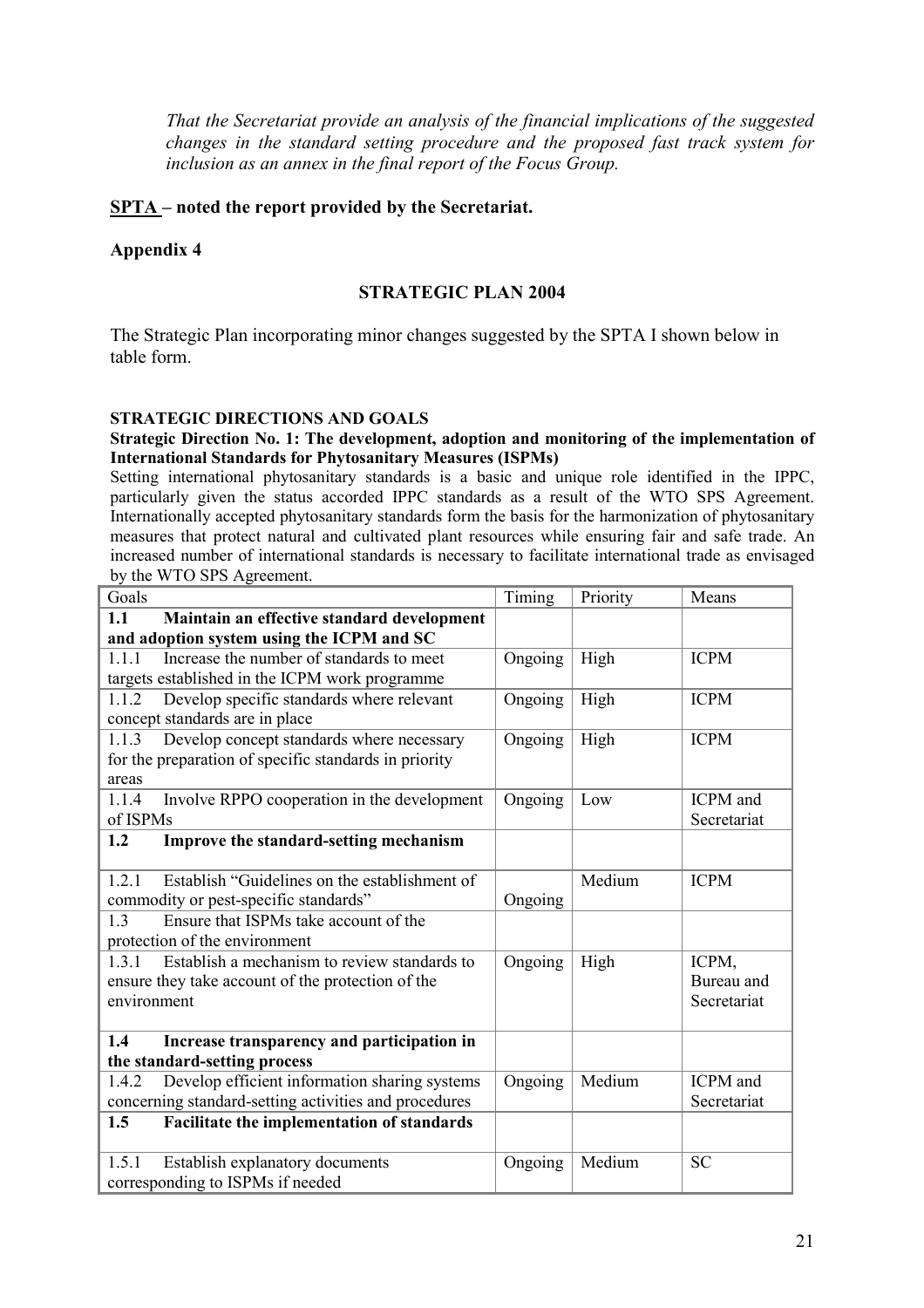| Investigate the feasibility of including<br>1.5.2<br>implementation programs in the standard setting | 2004             | Medium | <b>ICPM</b> |
|------------------------------------------------------------------------------------------------------|------------------|--------|-------------|
| process                                                                                              |                  |        |             |
| Encourage RPPOs to assist their members in<br>1.5.3                                                  | Ongoing   Medium |        | <b>ICPM</b> |
| the implementation of ISPMs                                                                          |                  |        |             |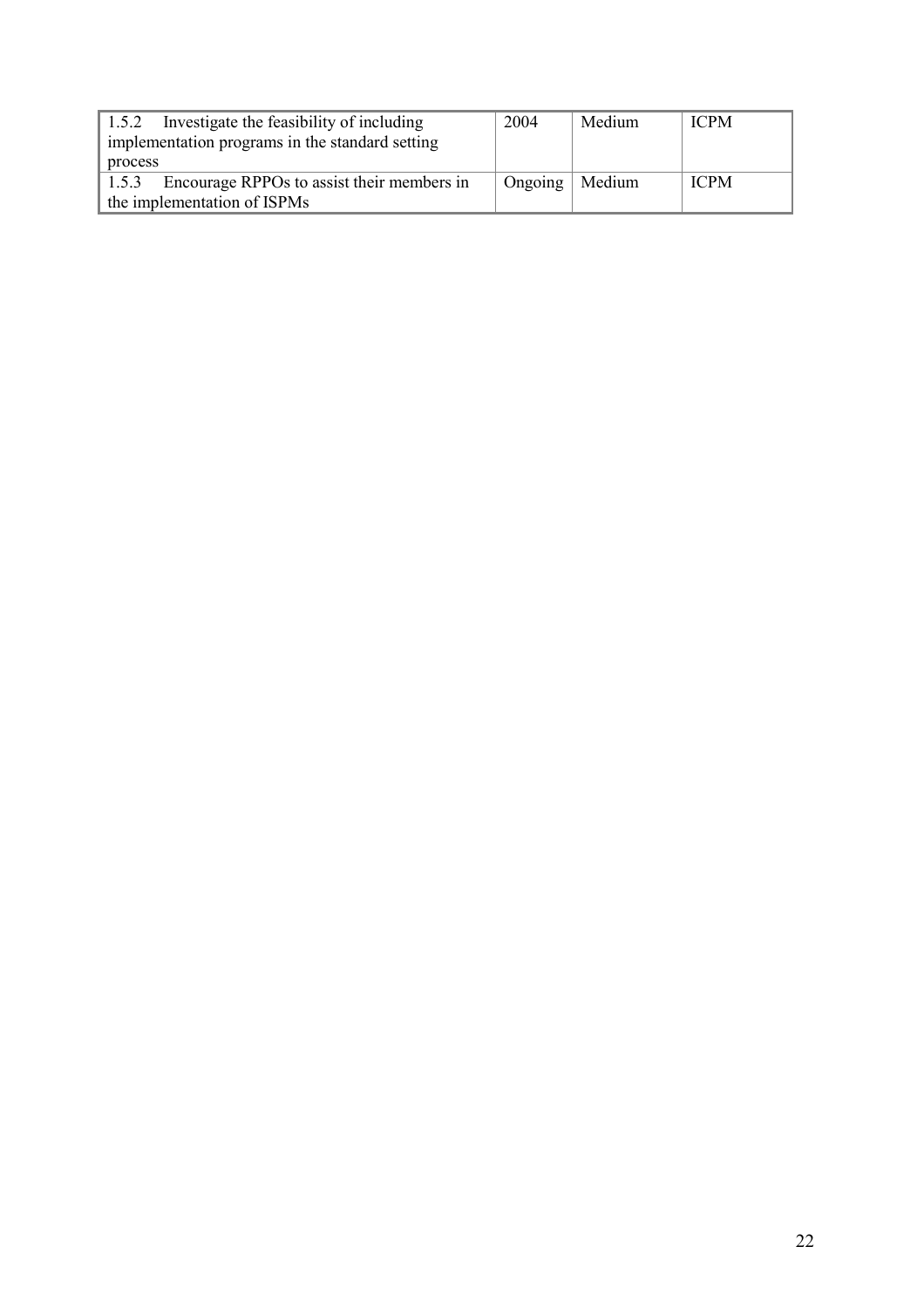### **Strategic direction No. 2: Information exchange**

This strategic direction covers members and the IPPC Secretariat's obligations to provide information as specified in the IPPC and information exchange that may be specified by the ICPM or in ISPMs, including such information as pest lists, pest reports, and phytosanitary measures. Information exchange activities ensure that members communicate officially on phytosanitary regulations and other issues of phytosanitary significance, and determine the means by which the IPPC Secretariat makes them available to other members.

| Goals |                                             | Timing  | Priority | Means       |
|-------|---------------------------------------------|---------|----------|-------------|
| 2.1   | Establish procedures for pest reporting and |         |          |             |
|       | information exchange                        |         |          |             |
| 211   | Promote increased access and use of         | Ongoing | Medium   | Secretariat |
|       | electronic communication/Internet           |         |          |             |
| 2.1.2 | Develop the IPP for provision of official   | 2004    | High     | Secretariat |
|       | information by countries                    |         |          |             |
| 2.1.3 | Establish systems to identify sources of    | 2004    | Medium   | Working     |
|       | information on pests                        |         |          | group       |

#### **Strategic Direction No. 3: The provision of dispute settlement mechanisms**

This relates to the non-binding dispute settlement provisions contained in Article XIII of the IPPC (1997). The ICPM is charged to develop rules and procedures for dispute settlement under the IPPC. The Convention explicitly recognizes the complimentary role of the IPPC in this area given the formal binding dispute settlement process that exists under the WTO.

| Goals                                                | Timing | Priority | Means      |
|------------------------------------------------------|--------|----------|------------|
| 3.1<br>Increase awareness of dispute settlement      |        |          |            |
| mechanism                                            |        |          |            |
| Develop information material concerning the<br>3.1.1 | 2004   | Medium   | Subsidiary |
| requirements for effective preparation of a dispute  |        |          | body       |
| settlement                                           |        |          |            |
| Provide supporting information on IPPC<br>3.2        |        |          |            |
| and other dispute settlement systems                 |        |          |            |
| Establish an inventory of other dispute<br>3.2.1     | 2004   | Medium   | Subsidiary |
| settlement systems                                   |        |          | body       |
| Provide rulings/precedents from dispute<br>3.2.2     | 2004   | Medium   | Subsidiary |
| settlements (e.g. WTO)                               |        |          | body       |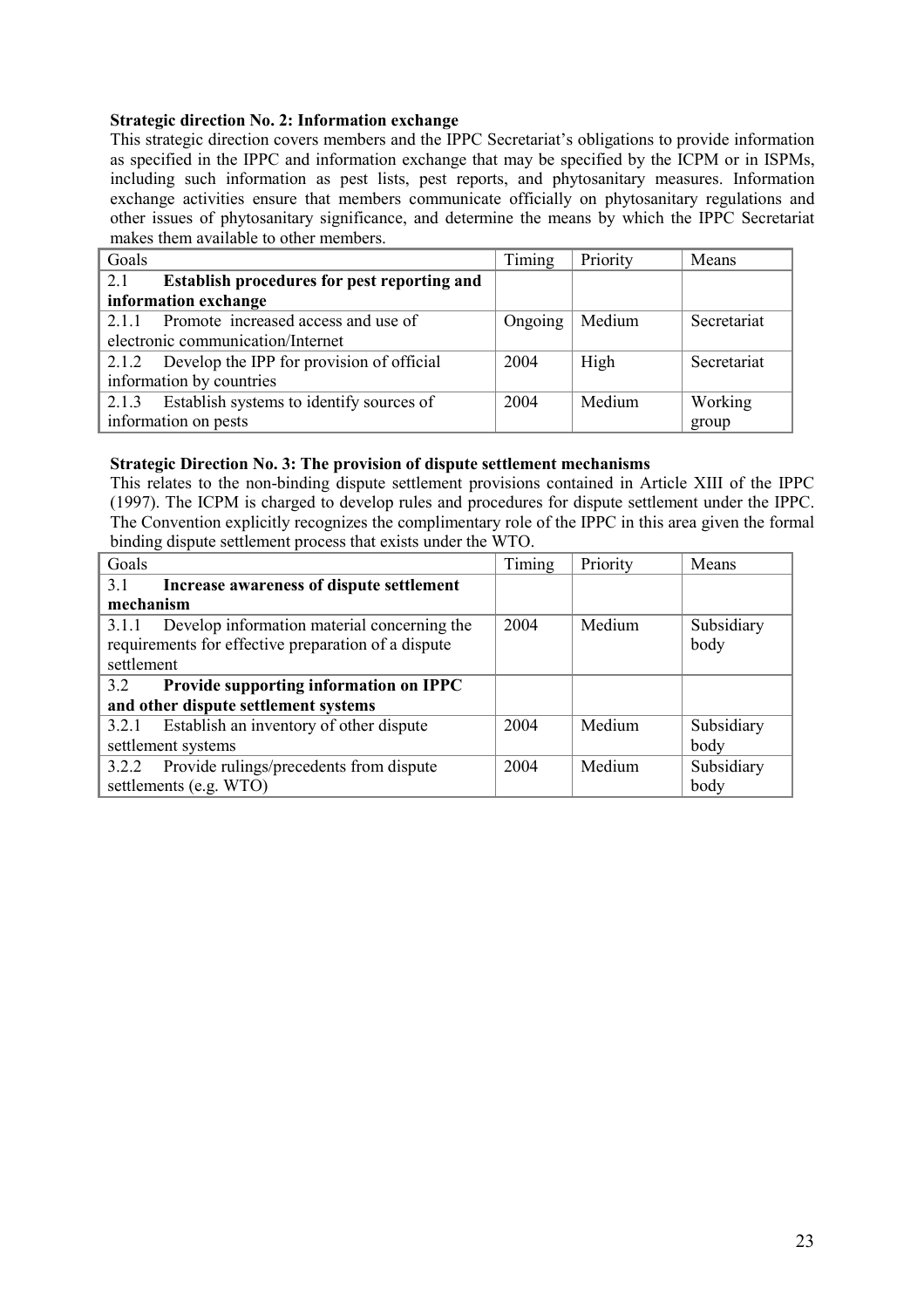## **Strategic Direction No. 4: The development of the phytosanitary capacity of Members by promoting the provision of technical assistance**

Article XX in the IPPC (1997) requires members to promote the provision of technical assistance especially to developing contracting parties, either bilaterally or through appropriate international organizations with the purpose of facilitating implementation of the IPPC. Adequate capacity and infrastructure for all Members are critical to accomplish the IPPC's goals.

| Goals                                                   | Timing  | Priority | Means       |
|---------------------------------------------------------|---------|----------|-------------|
| 4.1<br>Develop and maintain methods and tools           |         |          |             |
| for individual countries to evaluate their              |         |          |             |
| phytosanitary capacity as well as their needs and       |         |          |             |
| demands for technical assistance                        |         |          |             |
| Maintain and update Phytosanitary Capacity<br>4.1.1     | Ongoing | Medium   | SPTA and    |
| Evaluation (PCE)                                        |         |          | Secretariat |
| 4.1.2<br>Promote use of the PCE                         | Ongoing | Medium   | Secretariat |
|                                                         |         |          | and Bureau  |
| 4.1.3<br>Identify and develop additional technical      | Ongoing | Medium   | SPTA and    |
| assistance tools                                        |         |          | Secretariat |
| 4.2<br>Promote technical cooperation to support         |         |          |             |
| the working programme of the ICPM                       |         |          |             |
| Organize a minimum of four workshops per<br>4.2.1       | Ongoing | High     | Secretariat |
| year to improve the understanding of the draft          |         |          |             |
| standards and promote the implementation of existing    |         |          |             |
| standards.                                              |         |          |             |
| 4.2.2<br>Increase assistance for the establishment,     | Ongoing | High     | Secretariat |
| revision and updating of national legislation           |         |          |             |
| Provide legal advice on phytosanitary legal<br>4.2.3    | In      | High     | Secretariat |
| and associated institutional issues to the ICPM         | process |          |             |
| Establish a process to identify and rank<br>4.2.4       | 2004    | Medium   | <b>ICPM</b> |
| priorities for the ICPM's activities in technical       |         |          |             |
| assistance                                              |         |          |             |
| Assist members obtain technical assistance<br>4.3       |         |          |             |
| from donors.                                            |         |          |             |
| Provide information to help Members obtain<br>4.3       | 2004    | High     | Bureau and  |
| technical assistance from donors                        |         |          | Secretariat |
| 4.4<br>Promote the improvement and development          |         |          |             |
| of RPPOs                                                |         |          |             |
| Develop a policy on the roles and functions of<br>4.4.1 | 2004    | High     | <b>ICPM</b> |
| the RPPOs in relation to the IPPC.                      |         |          |             |
| 4.4.2<br>Assist RPPOs in the establishment of           | Ongoing | Medium   | Members     |
| information systems                                     |         |          | and the     |
|                                                         |         |          | Secretariat |
| Increase the participation by developing<br>4.5         |         |          |             |
| countries in IPPC activities                            |         |          |             |
| Work to ensure that funds are contributed to<br>4.5.1   | Ongoing | High     | Secretariat |
| the Special Trust Fund to support developing country    |         |          | and ICPM    |
| involvement                                             |         |          |             |
| Facilitate the attendance of developing<br>4.5.2        | Ongoing | High     | Secretariat |
| countries at SPTA, expert working groups and other      |         |          |             |
| ICPM meetings.                                          |         |          |             |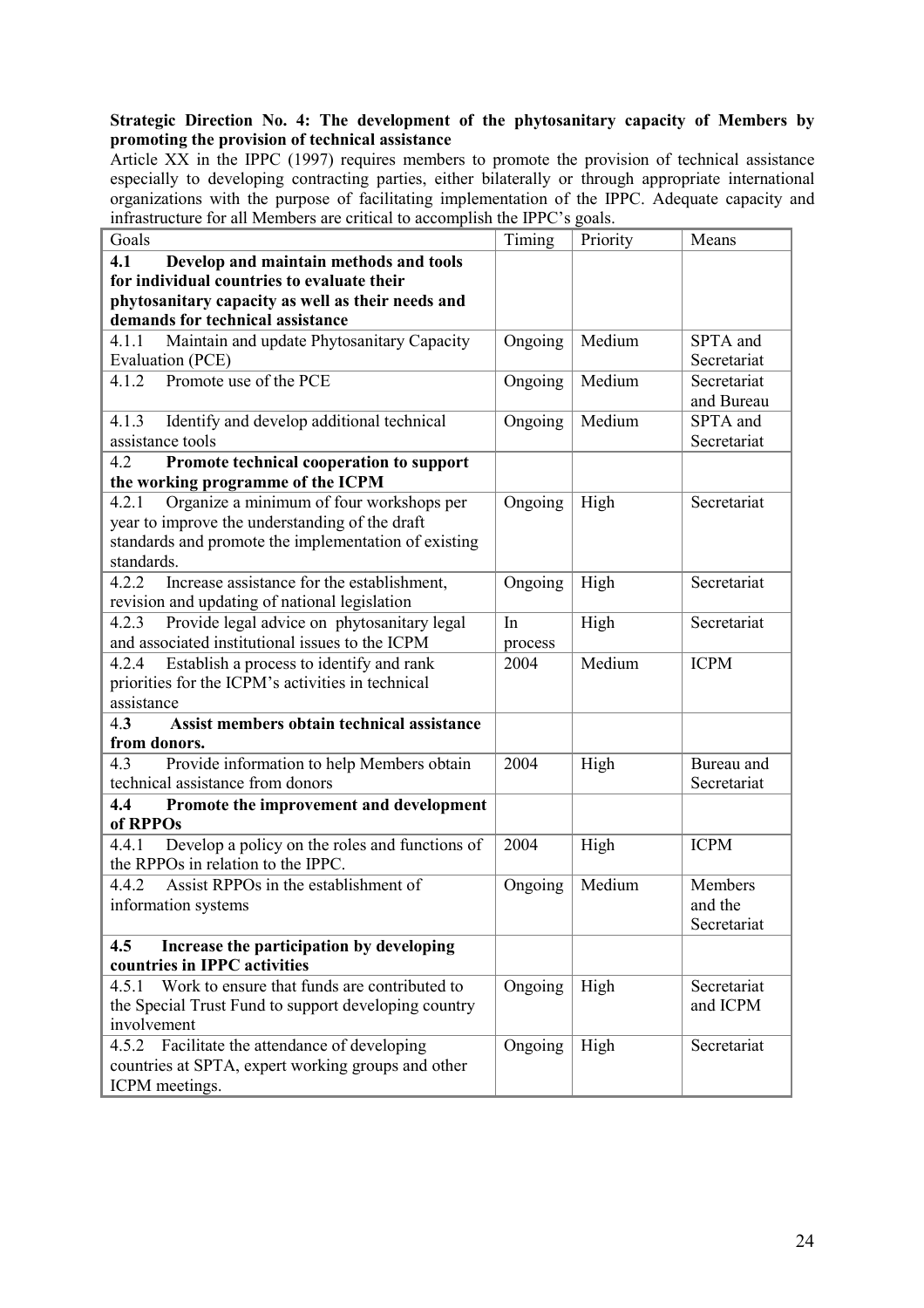### **Strategic direction No. 5: The maintenance of an effective and efficient administrative framework**

To function effectively, the ICPM must establish organizational structures and procedures, identify funding mechanisms, and address various support and administrative functions, including internal review and evaluation mechanisms. This strategic direction is to make provision for the ICPM to address its administrative issues and strategies, making continual improvement to ensure its business practices are effective and efficient.

| Goals                                                  | Timing  | Priority | Means       |
|--------------------------------------------------------|---------|----------|-------------|
| Provision of an adequate budget for IPPC<br>5.1        |         |          |             |
| activities                                             |         |          |             |
| 5.1.1 Establish strategies for increasing resources    | 2004    | High     | ICPM,       |
| available to the IPPC                                  |         |          | Bureau,     |
|                                                        |         |          | Secretariat |
| 5.1.2 Provide a transparent budget                     | Ongoing | High     | Secretariat |
| Establish costing of Strategic Directions in<br>5.1.3  | 2003    | High     | Secretariat |
| Strategic Plan                                         |         |          |             |
| Identify the relationship of the IPPC<br>5.1.4         | Ongoing | Low      | <b>ICPM</b> |
| Secretariat in the context of FAO                      |         |          |             |
| 5.1.5<br>Increase Secretariat capacity through the use |         | High     | ICPM,       |
| of FAO resources                                       | Ongoing |          | Bureau and  |
|                                                        |         |          | Members     |
| 5.2<br>Implement planning, reporting and review        |         |          |             |
| mechanisms                                             |         |          |             |
| Review business plan annually<br>5.2.1                 | Ongoing | High     | Bureau and  |
|                                                        |         |          | Secretariat |
| Update strategic plan and operational<br>5.2.2         | Ongoing | High     | SPTA and    |
| programme annually                                     |         |          | <b>ICPM</b> |
| Report on activities of the Secretariat,<br>5.2.3      | Ongoing | High     | Secretariat |
| including reporting by Secretariat on the              |         |          |             |
| implementation of the strategic plan                   |         |          |             |
| Establish procedures to identify issues where<br>5.2.4 | Ongoing | Low      | <b>ICPM</b> |
| common action of the ICPM required                     |         |          |             |